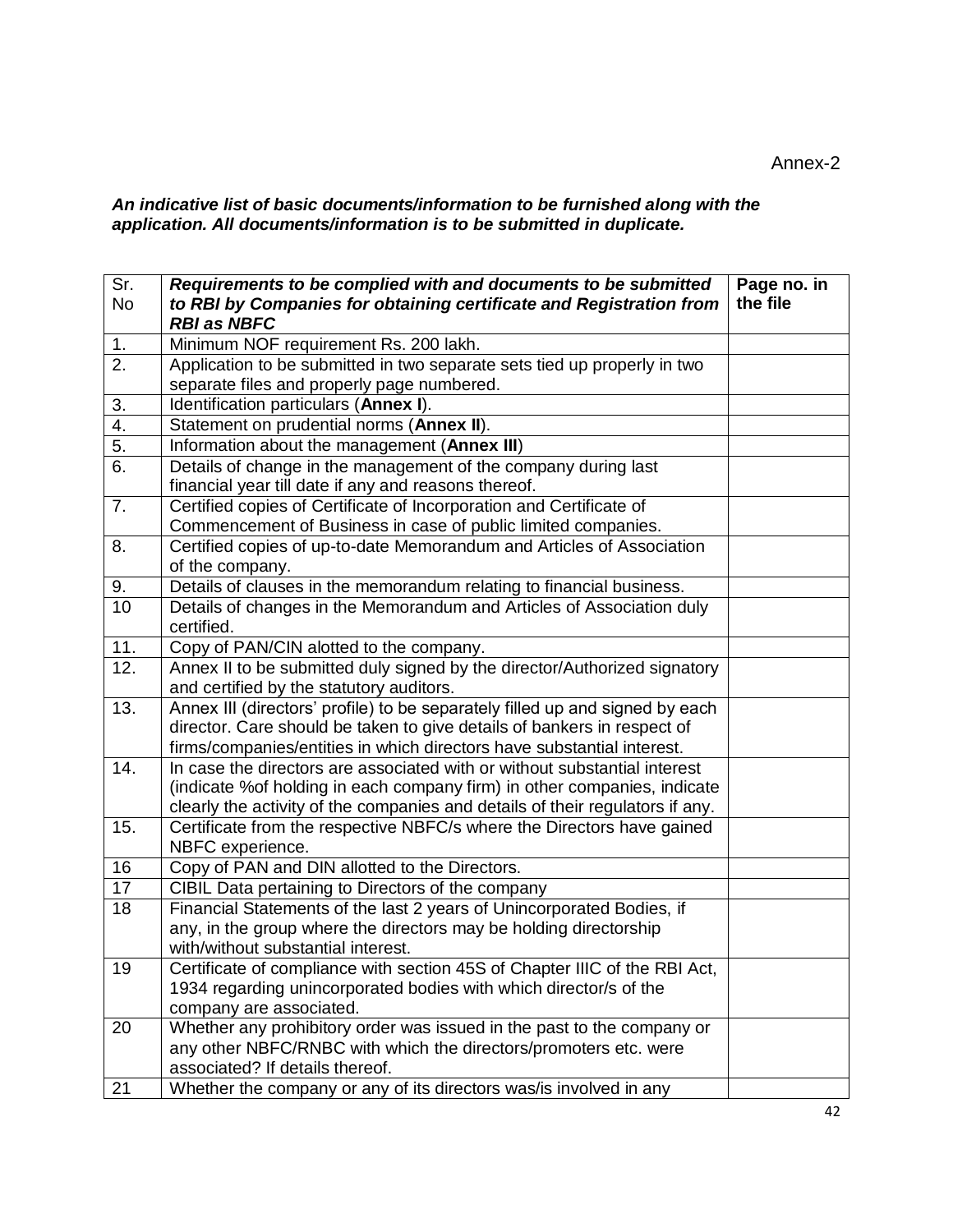|    | criminal case, including under section 138(1) of the Negotiable                                                                |  |
|----|--------------------------------------------------------------------------------------------------------------------------------|--|
|    | Instruments Act? If yes, details thereof.                                                                                      |  |
| 22 | Board Resolution specifically approving the submission of the                                                                  |  |
|    | application and its contents and authorising signatory.                                                                        |  |
| 23 | Board Resolution to the effect that the company has not accepted any                                                           |  |
|    | public deposit, in the past (specify period)/does not hold any public                                                          |  |
|    | deposit as on the date and will not accept the same in future without the                                                      |  |
|    | prior approval of Reserve Bank of India in writing.                                                                            |  |
| 24 | Board resolution stating that the company is not carrying on any NBFC                                                          |  |
|    | activity/stopped NBFC activity and will not carry on/commence the same                                                         |  |
|    | before getting registration from RBI.                                                                                          |  |
| 25 | Certified copy of Board resolution for formulation of "Fair Practices                                                          |  |
|    | Code"                                                                                                                          |  |
| 26 | Statutory Auditors Certificate certifying that the company is/does not                                                         |  |
| 27 | accept/is not holding Public Deposit.<br>Statutory Auditors Certificate certifying that the company is not carrying            |  |
|    | on any NBFC activity.                                                                                                          |  |
| 28 | Statutory Auditors Certificate certifying net owned fund as on date of the                                                     |  |
|    | application.                                                                                                                   |  |
| 29 | Details of Authorised Share Capital and latest shareholding pattern of                                                         |  |
|    | the company including the percentages. Documentary evidence for                                                                |  |
|    | change in shareholding pattern, if undergone. If there are any NBFC                                                            |  |
|    | corporate share holders, certificates from their statutory auditors                                                            |  |
|    | regarding the adequacy of statutory NOF post investment. Also, provide                                                         |  |
|    | details about the line of activity of other corporate stake holders.                                                           |  |
| 30 | Copy of Fixed Deposit receipt & bankers certificate of no lien indicating                                                      |  |
|    | balances in support of NOF                                                                                                     |  |
| 31 | Details of infusion of capital if any during last financial year together with                                                 |  |
|    | the copy of return of allotment filed with Registrar of Companies.                                                             |  |
| 32 | Details of the bank balances/bank accounts/complete postal address of<br>the branch/bank, loan/credit facilities etc. availed. |  |
| 33 | Details of unsecured loans if any, raised by the company from others                                                           |  |
|    | (including the directors) during the year and if these fall in the exempted                                                    |  |
|    | category of Public deposits certified by the Auditor.                                                                          |  |
| 34 | certificate of<br>Chartered<br>regarding<br>details<br>Accountant<br>of<br>A                                                   |  |
|    | group/associate/subsidiary/holding/related companies is submitted.                                                             |  |
|    | ('Companies in the group" have been exhaustively defined in para 3(1) b                                                        |  |
|    | of Notification No. DNBS.(PD) 219/CGM (US)-2011 dated January 05,                                                              |  |
|    | 2011 as an arrangement involving two or more entities related to each                                                          |  |
|    | other through any of the following relationships, viz. subsidiary-parent                                                       |  |
|    | (defined in terms of AS-21), Joint Venture (defined in terms of AS 27),                                                        |  |
|    | Associate (defined in terms of AS 23), promoter-promotee (as provided                                                          |  |
|    | in the SEBI-Acquisition of shares and takeover) Regulations, 1997) for                                                         |  |
|    | listed companies, a related party (defined in terms of AS 18) Common                                                           |  |
|    | brand name, and investment in equity shares of 20% and above.)                                                                 |  |
|    | Details should include names of the company, its activity, whether it is                                                       |  |
|    | an NBFC or have other regulators like SEBI/IRDA/FMC/NHB/Foreign                                                                |  |
|    | Regulators. If they are unregulated give the details of their activities,                                                      |  |
|    | principal banker's name, address, account no. Whether the names of                                                             |  |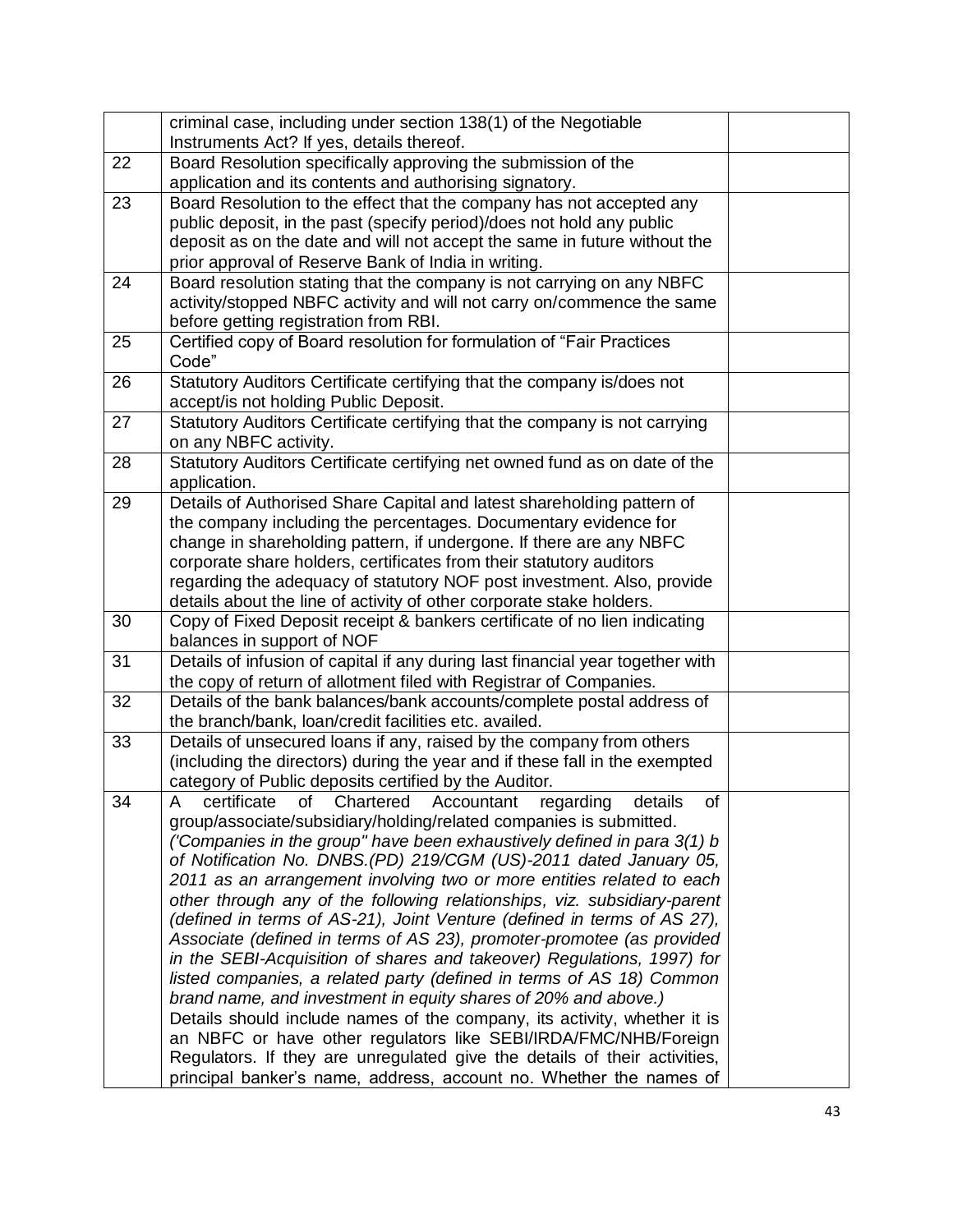|    | these companies are appearing in the balance sheet of the applicant           |  |
|----|-------------------------------------------------------------------------------|--|
|    | company. If not, indicate why they are not appearing. Whether overseas        |  |
|    | group companies were established under general permission route or            |  |
|    | under approval from appropriate authority if any. If there are other          |  |
|    | NBFCs in the group, justification of having another NBFC.                     |  |
| 35 | Brief background note on the activities of the company during the last        |  |
|    | three years and the reasons for applying for NBFC registration.               |  |
| 36 | Whether the company has applied to RBI in the past for registration, if       |  |
|    | rejected, give full details. If not applied to RBI earlier, whether the       |  |
|    | company was doing NBFI activities without CoR. If yes, indicate reasons       |  |
|    | for same. Whether they have completely stopped NBFI activities now            |  |
|    | and whether that has been certified by their auditor. Also, submit a letter   |  |
|    | seeking to be condoned for violation of Sec 45 IA if the company had          |  |
|    | conducted NBFI business detailing the circumstances.                          |  |
| 37 | Last three years Audited balance sheet and Profit & Loss account along        |  |
|    | with directors & auditors report or for such shorter period as are            |  |
|    | available (for companies already in existence).                               |  |
| 38 | Business plan of the company for the next three years giving details of       |  |
|    | its (a) thrust of business; (b) market segment; and (c) projected balance     |  |
|    | sheets, Cash flow statement, asset/income pattern statement without           |  |
|    | any element of public deposits.                                               |  |
| 39 | Source of the startup capital of the company substantiated with               |  |
|    | documentary evidence. Provide Self attested Bank Statement/IT returns         |  |
|    | etc.                                                                          |  |
| 40 | Details of mergers and acquisition with/of other companies if any             |  |
|    | together with supporting documents.                                           |  |
| 41 | Is the company engaged in any capital market activity? If so, whether         |  |
|    | there has been any non-compliance with SEBI Regulations? (Statement           |  |
|    | to be certified by Auditors).                                                 |  |
| 42 | Whether the company was granted any permission by FED to function             |  |
|    | as Full-fledged Money Changers? If so, copy of the RBI letter granting        |  |
|    | the permission.                                                               |  |
| 43 | If there is FDI in the company, its percentage (submit FIRC in support        |  |
|    | thereof) and whether it fulfills the minimum capitalization norms or not      |  |
|    | (also submit FC GPRs).                                                        |  |
|    | (i) Has the FDI been brought in with FIPB approval (Copy of approval to       |  |
|    | be submitted)?                                                                |  |
|    | (ii) Is the foreign entity contributing the FDI subject to supervision in its |  |
|    | home country (if yes, name, address and email id of the regulator).           |  |
|    | (iii) If not, mention legal status, viz. statutes under which it was          |  |
|    | established, its statutory obligations, procedures under which it was         |  |
|    | established, whether listed on stock exchange etc.                            |  |
|    | (iv) The particulars of approval of Foreign Exchange Department (FED)         |  |
|    | if any obtained/copies of Foreign Inward Remittance Certificate in r/o        |  |
|    | Foreign Direct Investment if any, received by the applicant company are       |  |
|    | furnished.                                                                    |  |
|    | (v) Activities undertaken, details of regulator of group/associate            |  |
|    | companies doing financial activities which are regulated either in the        |  |
|    | home country or elsewhere, if any.                                            |  |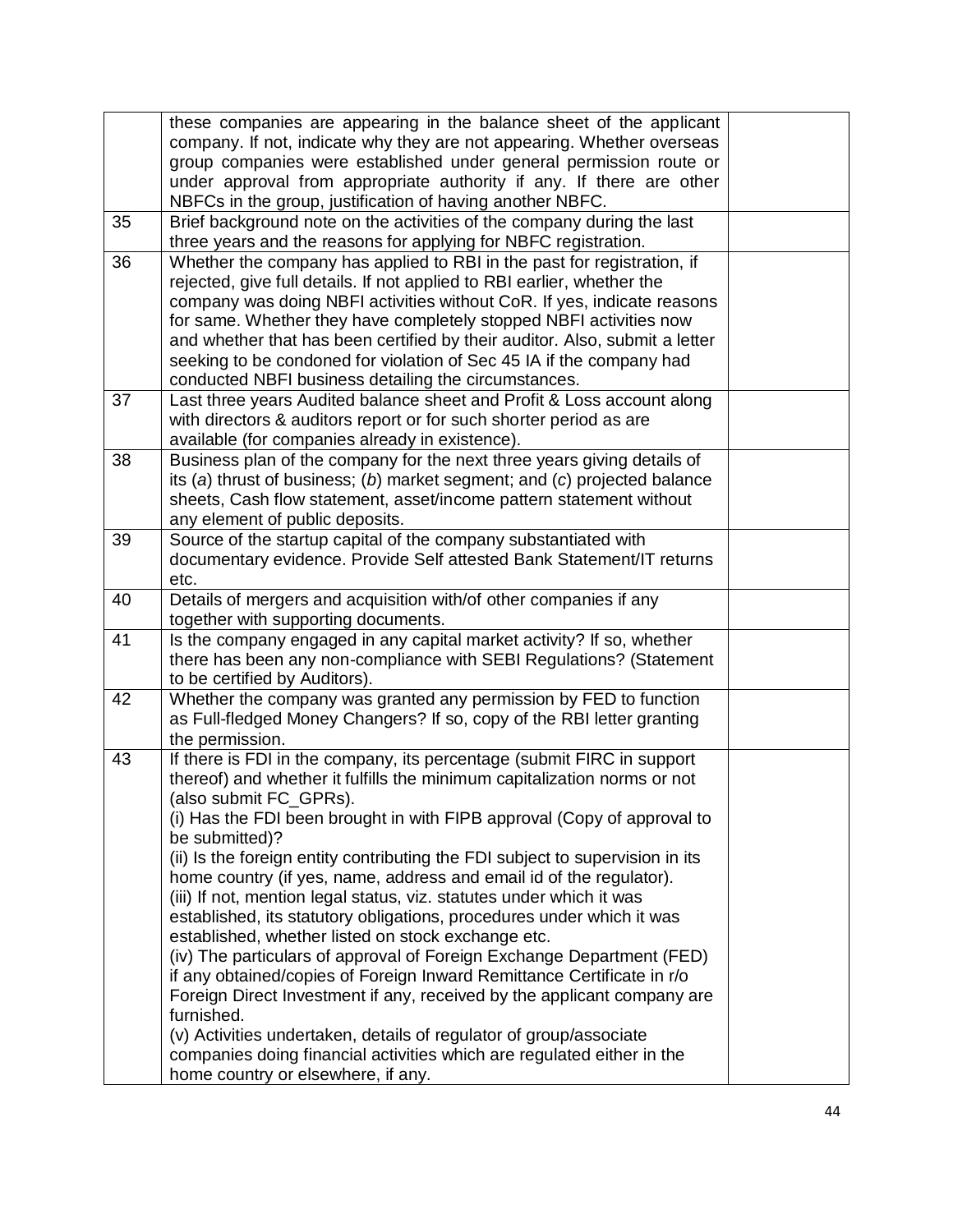|    | (v) If any group/ associate company is operating in India, details such as<br>its activities, its partners or associates, regulator/s etc. may be<br>furnished.                                                                                      |  |
|----|------------------------------------------------------------------------------------------------------------------------------------------------------------------------------------------------------------------------------------------------------|--|
| 44 | Declaration by the company to own electronic infrastructure and its<br>capability regarding electronic submission of data through the internet as<br>and when required by Reserve Bank of India. Email id of the company<br>should also be provided. |  |
| 45 | Are there are any incidents of non-compliance with the directions of<br>Revenue Authorities or any other statutory authority by the applicant<br>company, its holding company/ subsidiaries, If yes, give particulars, else<br>report "Nil"          |  |

**Note: (1) The Above Checklist is indicative and not exhaustive. Bank can, if necessary, call for any further documents to satisfy themselves on the eligibility for obtaining registration as NBFC.** 

**(2) In the event of the Bank calling for further documents in addition to those mentioned above, the applicant company is supposed to respond within a stipulated time of one month failing which the original CoR application may be returned to the company for resubmission afresh with the required information/documents.**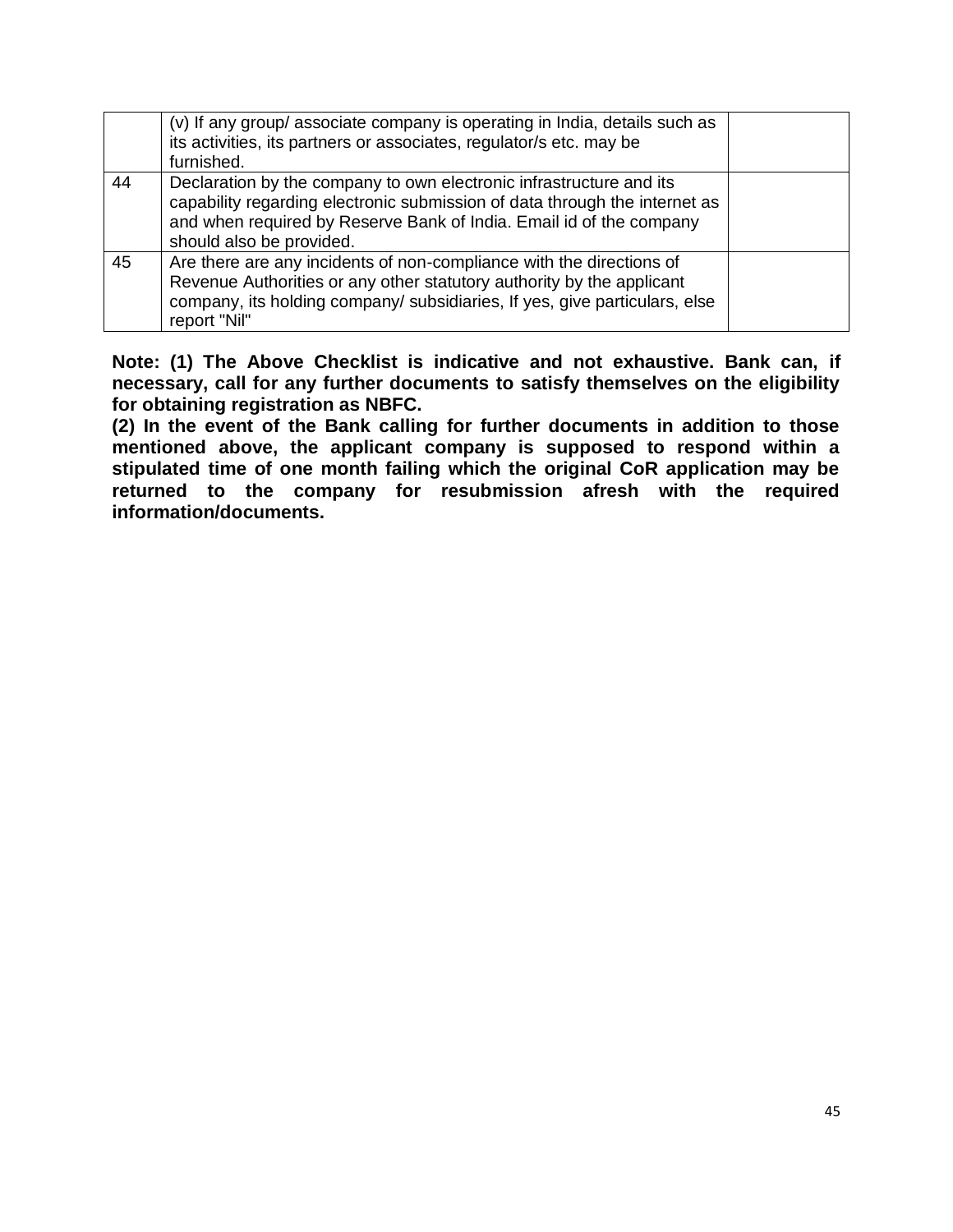## **Checklist for NBFC-MFI- New Companies Name of the applicant Company : Name of the Regional Office :**

|                | <b>Items to be Checked</b>                                                                                                                                                                                                                                                                                                                                                                                                                                                                                                                                                                                                                                                                                                                                                                                                                                                                                                                                                                                                                                                                                                                                                                                                                                                                                                                                                                                                                            | <b>Confirm</b> | Page<br>No1 |
|----------------|-------------------------------------------------------------------------------------------------------------------------------------------------------------------------------------------------------------------------------------------------------------------------------------------------------------------------------------------------------------------------------------------------------------------------------------------------------------------------------------------------------------------------------------------------------------------------------------------------------------------------------------------------------------------------------------------------------------------------------------------------------------------------------------------------------------------------------------------------------------------------------------------------------------------------------------------------------------------------------------------------------------------------------------------------------------------------------------------------------------------------------------------------------------------------------------------------------------------------------------------------------------------------------------------------------------------------------------------------------------------------------------------------------------------------------------------------------|----------------|-------------|
| 1              | Is the Application of the Company duly stamped                                                                                                                                                                                                                                                                                                                                                                                                                                                                                                                                                                                                                                                                                                                                                                                                                                                                                                                                                                                                                                                                                                                                                                                                                                                                                                                                                                                                        |                |             |
| $\overline{2}$ | Is the Application accompanied by the following:                                                                                                                                                                                                                                                                                                                                                                                                                                                                                                                                                                                                                                                                                                                                                                                                                                                                                                                                                                                                                                                                                                                                                                                                                                                                                                                                                                                                      |                |             |
| a              | Annexure I<br>Is the Annexure duly signed by the Board authorized Director of the<br>Company under company's stamp?<br>Board Resolution to the effect that the company will be a member of<br>at least one Credit Information Bureau/Company and will be a<br>member of at least one SRO.                                                                                                                                                                                                                                                                                                                                                                                                                                                                                                                                                                                                                                                                                                                                                                                                                                                                                                                                                                                                                                                                                                                                                             |                |             |
| b              | Annexure II duly certified by the Auditor.<br>Are the particulars/information furnished in Annexure II based on<br>figures of latest annual audited balance sheet. (For companies<br>incorporated after March 31 of the particular year in which the<br>application is being made, information being furnished should be<br>with reference to a date not earlier than 30 days of date of<br>application.                                                                                                                                                                                                                                                                                                                                                                                                                                                                                                                                                                                                                                                                                                                                                                                                                                                                                                                                                                                                                                              |                |             |
| C              | Annexure III as additional information for each of the Directors<br>Are the DIN and PAN Nos indicated.<br>Has the CIBIL data for all the directors submitted if company is<br>already member of Credit Information Bureau<br>If there are any foreign nationals as Directors, are the equivalent of<br>PAN No issued by the authorities of the country of residence such<br>as Social Security No., Passport No. and overseas bankers' report<br>on them furnished?<br>Do the names and addresses on such documents tally with DIN<br>allotment letter. If not, are the reasons for variation provided? Or are<br>the claims of genuineness supported by a magistrate's certificate.<br>Are the current and past directorships held by the Directors and<br>also the names and activities of the companies/firms where they are<br>holding substantial interest (indicate percentage exceeding 10%)<br>mentioned in each of the<br>Annexure III.<br>Are the names of the regulators (RBI, SEBI, IRDA, PFRDA, NHB or<br>any other foreign regulator) of the entities in which the Directors<br>hold directorships mentioned? If yes, please provide the registration<br>details.<br>Are the entities unregulated? If so what is the nature of their<br>activities?<br>Financial Statements of Unincorporated Bodies, if any, in the group<br>where the directors may be holding directorship with/without<br>substantial interest of the last 2 years. |                |             |
| 3              | Are any of the companies indicated against Item No. 15 of<br>Annexure III, an NBFC registered with the Reserve Bank,?                                                                                                                                                                                                                                                                                                                                                                                                                                                                                                                                                                                                                                                                                                                                                                                                                                                                                                                                                                                                                                                                                                                                                                                                                                                                                                                                 |                |             |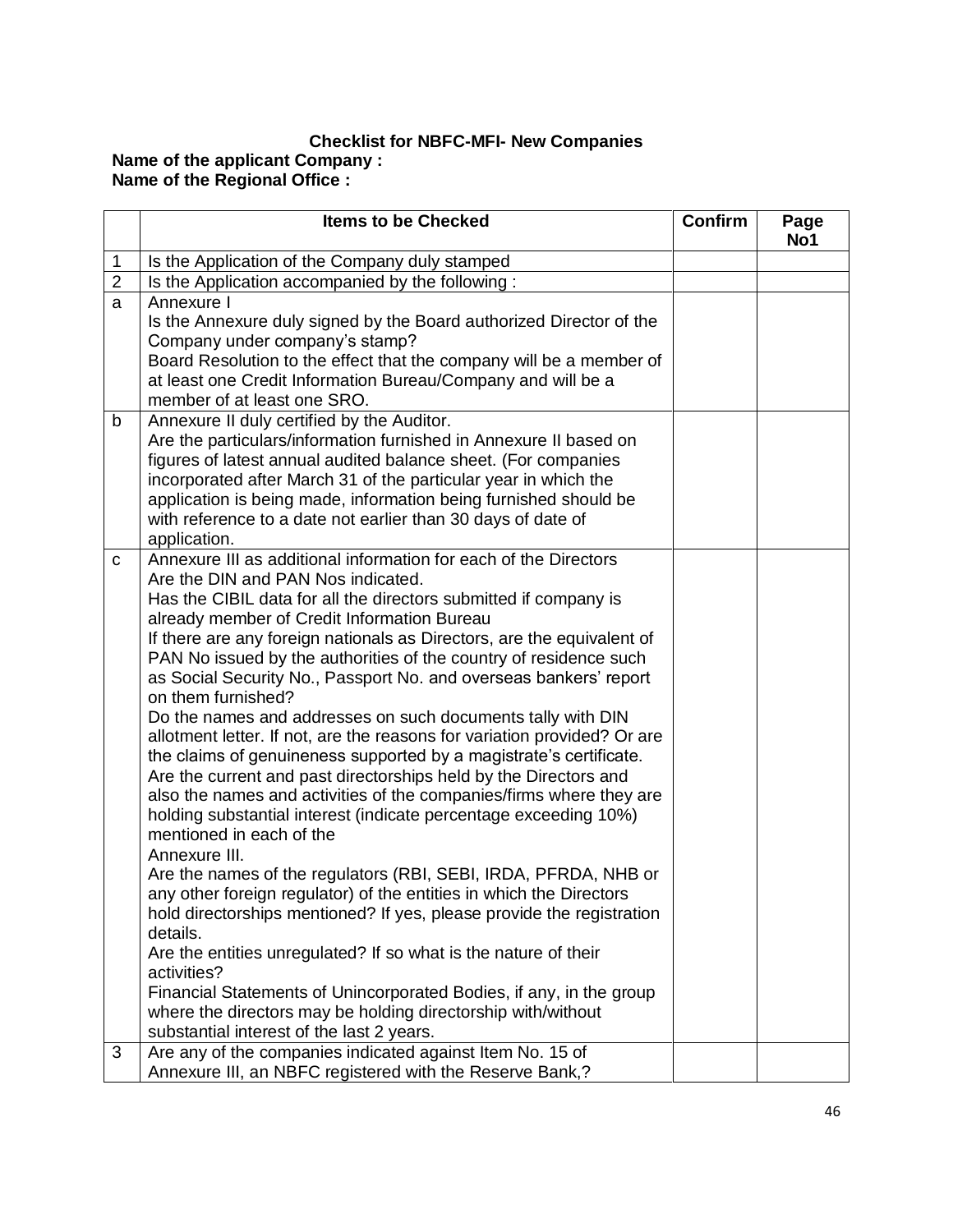|                 | If yes, please provide the registration details.                         |  |
|-----------------|--------------------------------------------------------------------------|--|
| $\overline{4}$  | Has the applicant company changed its name earlier?                      |  |
|                 | If yes are the earlier held names and dates of change together with      |  |
|                 | the names of Chief Executive Officer and Chairman at the time of         |  |
|                 | change of name furnished?                                                |  |
|                 | Has the applicant company furnished the reasoning for the change         |  |
|                 | of name?                                                                 |  |
| 5               | Details of change in the management of the company during last           |  |
|                 | financial year till date if any and reasons thereof.                     |  |
| 6               | Has the applicant company ever defaulted in timely repayment of          |  |
|                 | deposits and payment of interest?                                        |  |
|                 | If yes, have they provided a list of all such pending cases and the      |  |
|                 | action taken in respect of each case?                                    |  |
| $\overline{7}$  | Does the applicant company have any cases pending in any court           |  |
|                 | including consumer forums?                                               |  |
|                 | If yes, have they provided a list of such pending cases, including       |  |
|                 | those pertaining to its deposit acceptance activities, if any?           |  |
| 8               | Are the certified and up-to date copy of the Memorandum of               |  |
|                 | Association (MOA) and Articles of Association of the company             |  |
|                 | submitted?                                                               |  |
|                 | Details of changes in the Memorandum and Articles of Association         |  |
|                 | duly certified.                                                          |  |
|                 | Does the MOA of the applicant company have enabling clause/s for         |  |
|                 | conducting MFI business by the company?                                  |  |
| 9               | Has the applicant company, if a public limited company, provided a       |  |
|                 | certified copy of Certificate of Incorporation (bearing the signature of |  |
|                 | the Registrar of Companies) with the initial name & fresh certificate    |  |
|                 | of incorporation consequent upon change of name of the                   |  |
|                 | Company?                                                                 |  |
| 10 <sup>°</sup> | Has the applicant company provided a copy of the PAN/CIN Nos.            |  |
|                 | allotted to the Company?                                                 |  |
| 11              | Has the company submitted certified copies of the audited Balance        |  |
|                 | Sheet & Profit and Loss Account for the last three years?                |  |
|                 | If the company is incurring losses, are the steps to wipe out loss       |  |
|                 | indicated?                                                               |  |
| 12              | Has the applicant company raised unsecured loans, including from         |  |
|                 | the Directors during the year?                                           |  |
|                 | If yes, do these fall under the definition of public deposits as per     |  |
|                 | Section 2(1)(xii) of the APD Directions, 1998?                           |  |
| 13              | Is the company engaged in any capital market activity? If so,            |  |
|                 | whether there has been any non-compliance with SEBI                      |  |
|                 | Regulations? (Statement to be certified by Auditors).                    |  |
| 14              | What is the latest shareholding pattern of the company and what          |  |
|                 | percentages do they comprise?                                            |  |
|                 | If there are any NBFC corporate share holders, have the certificates     |  |
|                 | from their statutory auditors regarding the adequacy of statutory        |  |
|                 | NOF of such NBFCs post investment been provided?                         |  |
|                 | What is the line of activity of other corporate stake holders?           |  |
| 15              | Does the applicant company hold FDI?                                     |  |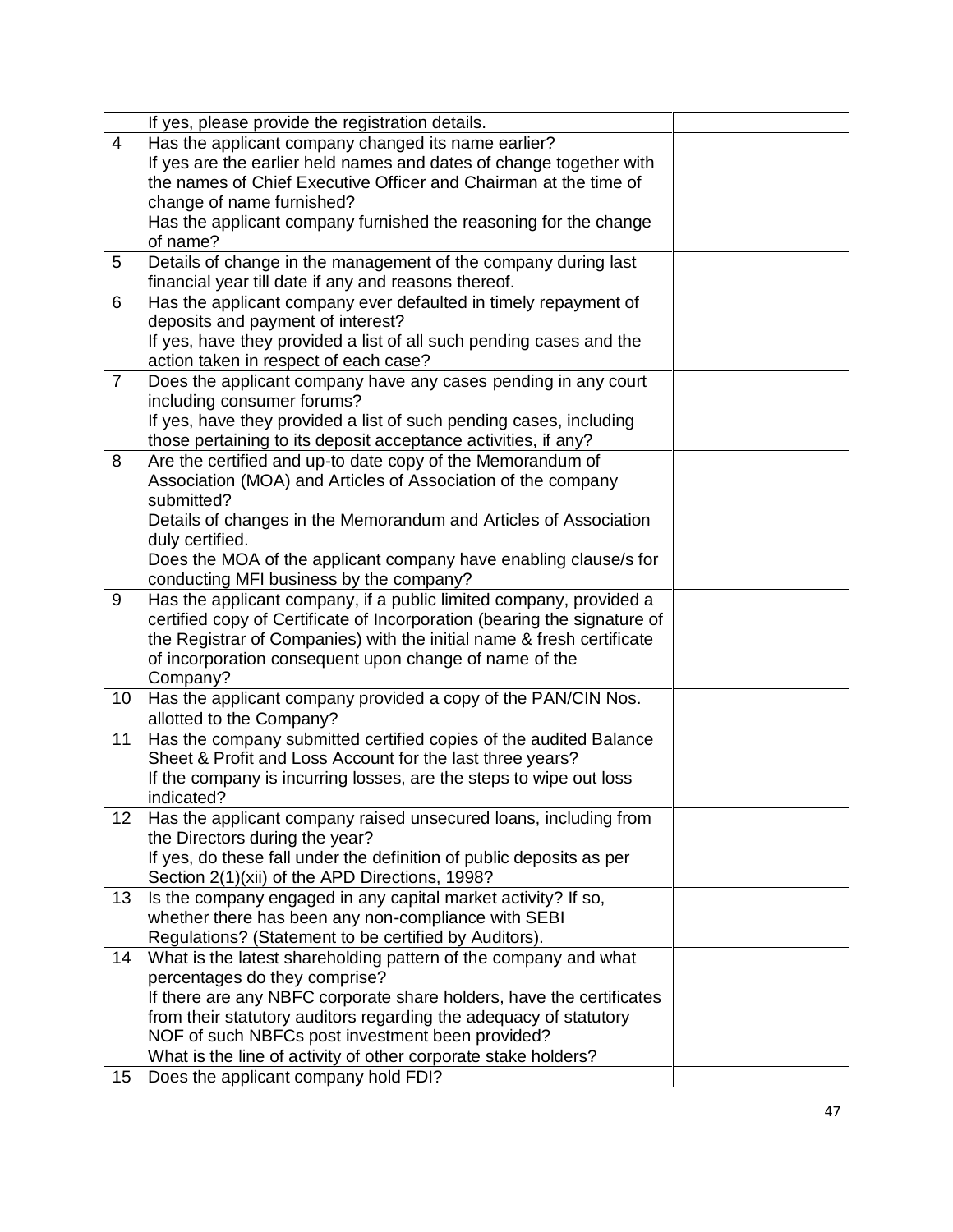|    | If yes, has the FDI been brought in with FIPB approval? (Copy of                                                                                                                                                                                                                          |  |
|----|-------------------------------------------------------------------------------------------------------------------------------------------------------------------------------------------------------------------------------------------------------------------------------------------|--|
|    | approval to be submitted).                                                                                                                                                                                                                                                                |  |
|    | What is the percentage holding?                                                                                                                                                                                                                                                           |  |
|    | Has the company submitted FIRC and FC-GPR in support thereof?                                                                                                                                                                                                                             |  |
|    | Does the company fulfill the minimum capitalization norms or not?<br>(Statutory Auditor certificate to be submitted)                                                                                                                                                                      |  |
|    | Is the foreign entity contributing the FDI subject to supervision in its<br>home country?                                                                                                                                                                                                 |  |
|    | If yes, what is the name, address and email id of the regulator?                                                                                                                                                                                                                          |  |
|    | If not, what is the legal status of the foreign investor? Under what<br>statutes was it established? Is it a listed or an unlisted entity? Was<br>any approval given by FED, RBI? If yes, a certified copy of the<br>approval may be attached.                                            |  |
|    | Activities undertaken, details of regulator of group/associate<br>companies doing financial activities which are regulated either in the<br>home country or elsewhere, if any.                                                                                                            |  |
|    | If any group/ associate company is operating in India, details such<br>as its activities, its partners or associates, regulator/s etc. may be<br>furnished.                                                                                                                               |  |
| 16 | Whether the company was granted any permission by FED to<br>function as Full-fledged Money Changers? If so, copy of the RBI<br>letter granting the permission.                                                                                                                            |  |
| 17 | Has the applicant company submitted a certified copy of Board<br>Resolution approving the submission of application and its contents<br>for COR as NBFC-MFI and also authorizing a Director to submit the<br>application?                                                                 |  |
|    | 18   Has the applicant company submitted a certified copy of the Board<br>Resolution that the company has not accepted any public deposits<br>in the past/ does not hold any public deposits as on date and will<br>not accept the deposits in future without prior approval of the Bank? |  |
| 19 | Has the applicant company submitted a copy of the board resolution<br>certifying fixing internal exposure limits to avoid any undesirable<br>concentration in specific geographical locations?                                                                                            |  |
| 20 | Has the applicant company submitted a certified copy of the Board<br>Resolution that the company will adhere to the other regulations<br>regarding pricing of credit, Fair Practices in lending and non-<br>coercive method of recovery as specified in                                   |  |
|    | DNBS.CC.PD.No.250/03.10.01/2011-12 dated December 2, 2011?                                                                                                                                                                                                                                |  |
| 21 | Has the applicant company submitted a certified copy of Board<br>resolution stating the company is not licensed under Section 25 of                                                                                                                                                       |  |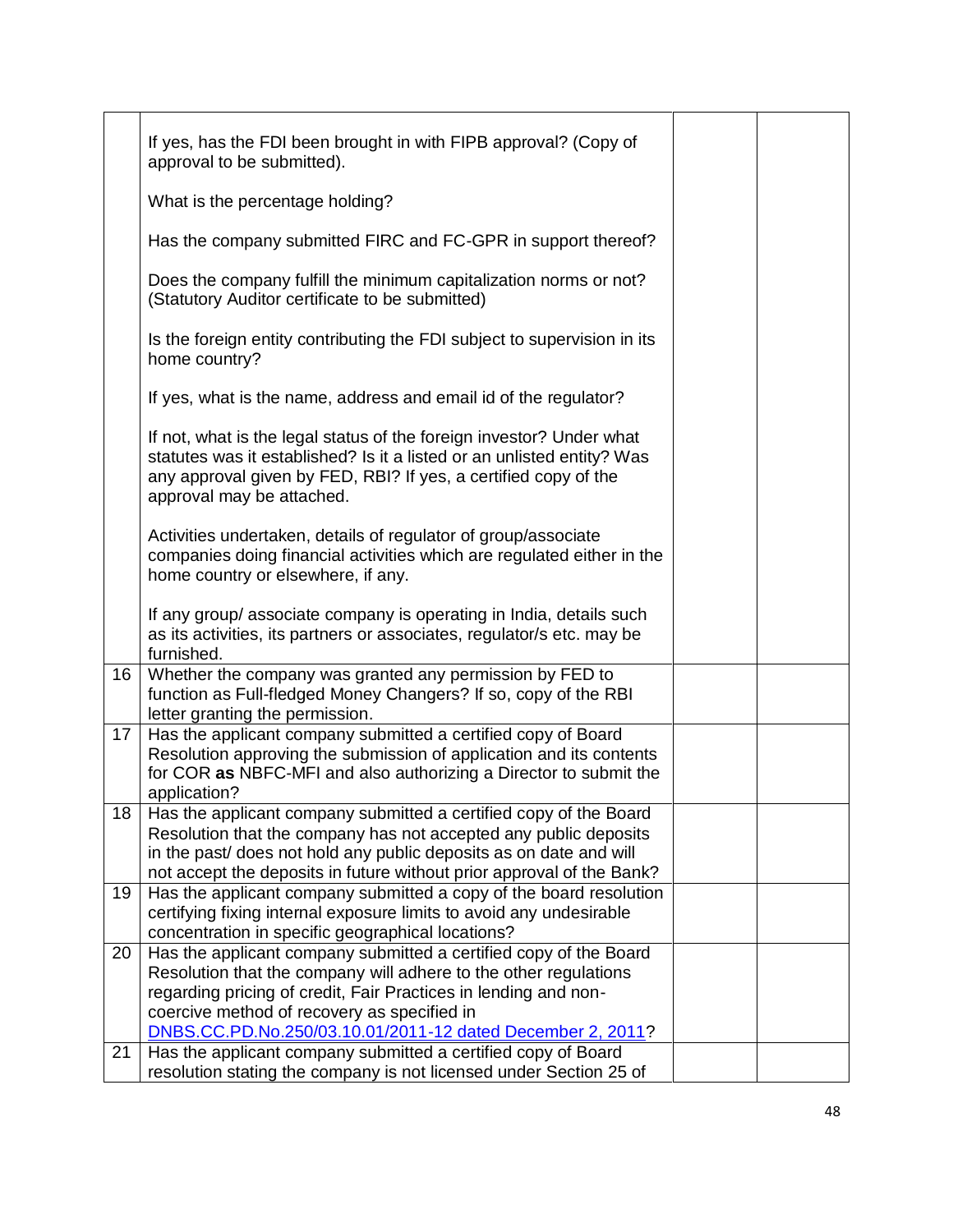|    | the Companies Act, 1956?                                                 |  |
|----|--------------------------------------------------------------------------|--|
| 22 | Does the Auditors Certificate certify the following:                     |  |
|    | (a) The company is not holding any public deposits as on date            |  |
|    | (b) The company is not carrying on any NBFI activity as on date.         |  |
|    | (c) The company's NOF is                                                 |  |
|    | (d) As per the projected figures given in the business plan of the       |  |
|    | company will meet the qualifying asset criteria                          |  |
|    |                                                                          |  |
| 23 | Has the applicant company given a declaration to the effect that it is   |  |
|    | capable of electronic submission of Returns through the internet as      |  |
|    | and when required by Reserve Bank of India? Has the email of the         |  |
|    | company been provided?                                                   |  |
| 24 | Have all the Directors of the applicant company given a declaration      |  |
|    | individually that they are not associated with un-incorporated bodies    |  |
|    | and that they are in compliance to the provisions of Section 45S of      |  |
|    | the RBI Act, 1934?                                                       |  |
| 25 | Is the Application accompanied by a certificate by a Chartered           |  |
|    | Accountant on the details including percentage shareholding of           |  |
|    | group/associate/subsidiary/holding/related companies.                    |  |
|    | ('Companies in the group" have been exhaustively defined in para         |  |
|    | 3(1) b of Notification No. DNBS.(PD) 219/CGM (US)-2011 dated             |  |
|    | January 05, 2011 as an arrangement involving two or more entities        |  |
|    | related to each other through any of the following relationships, viz.   |  |
|    | subsidiary-parent (defined in terms of AS-21), Joint Venture             |  |
|    | (defined in terms of AS 27), Associate (defined in terms of AS 23),      |  |
|    | promoter-promotee (as provided in the SEBI-Acquisition of shares         |  |
|    | and takeover) Regulations, 1997) for listed companies, a related         |  |
|    | party (defined in terms of AS 18) Common brand name, and                 |  |
|    | investment in equity shares of 20% and above.)                           |  |
|    | Do the details include names of the company, their activity, their       |  |
|    | regulators?                                                              |  |
|    | If they are unregulated, have the details of their activities, provided? |  |
|    | Are the names of the above companies/entities appearing in the           |  |
|    | balance sheet of the applicant company? If not, has the applicant        |  |
|    | company stated the reasons thereof?                                      |  |
|    | Is there any group companies located overseas?                           |  |
|    | If yes, were these established under general permission route or         |  |
|    | under approval from appropriate authority?                               |  |
|    | Are there any NBFCs from among the group companies?                      |  |
|    | If so, the supervisory findings as observed in the last inspection       |  |
|    | conducted.                                                               |  |
| 26 | Are there any other NBFC-MFIs/pending NBFC-MFIs in the group?            |  |
|    | If yes, has the applicant company provided any justification in          |  |
|    | having another NBFC-MFI within the Group?                                |  |
| 27 | Has the applicant Banker's report in r/o applicant company been          |  |
|    | furnished?                                                               |  |
| 28 | Has the company furnished the Bankers' Report in r/o companies in        |  |
|    | which the Directors of the applicant company have substantial            |  |
|    | interest as indicated against Items Nos. 14 & 15 of Annexure -III?       |  |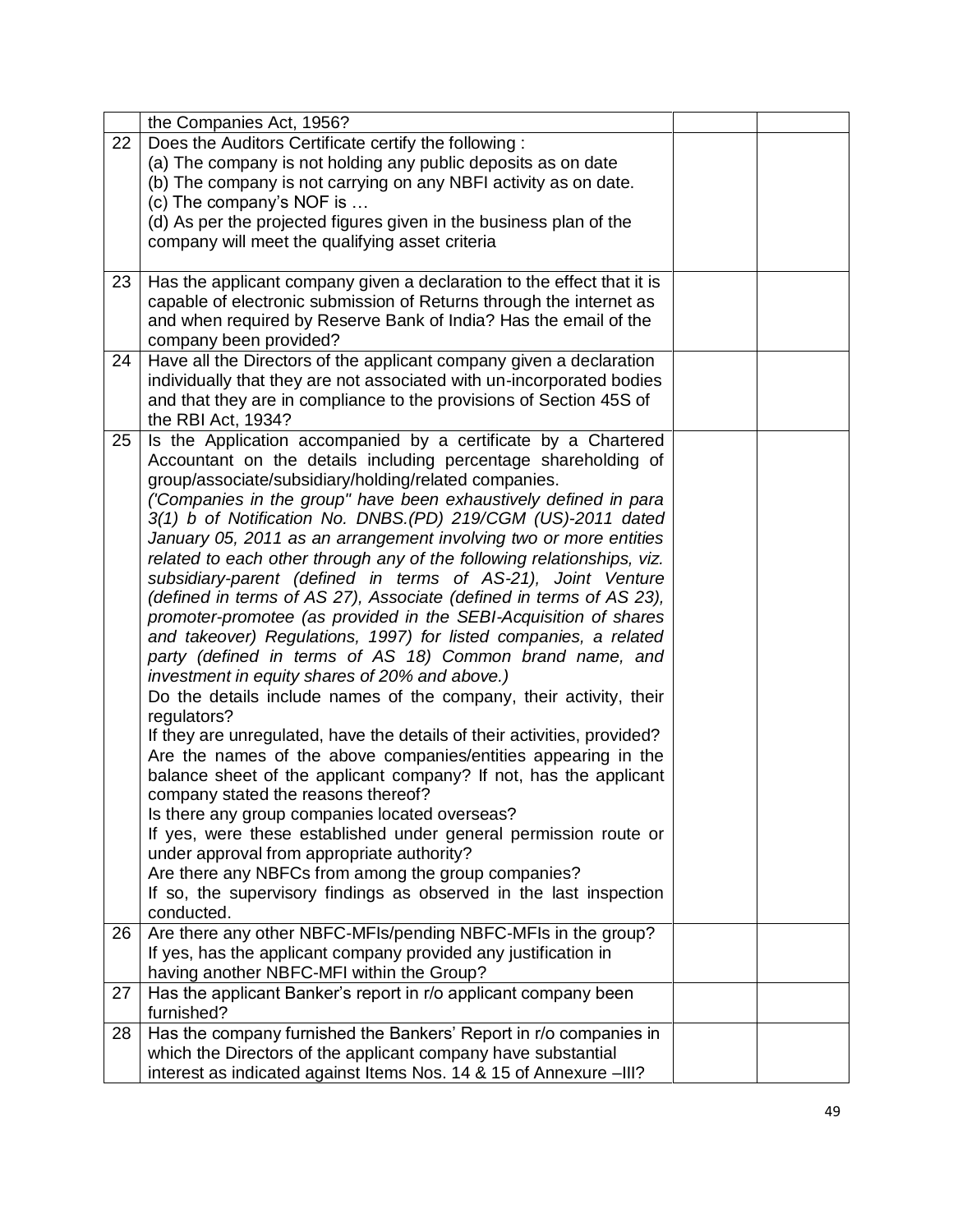| 29 | Has the company submitted Bankers' Reports in r/o                       |  |
|----|-------------------------------------------------------------------------|--|
|    | group/subsidiary/holding companies if any, of the applicant             |  |
|    | company?                                                                |  |
| 30 | Has the company submitted overseas Bankers' Reports in r/o              |  |
|    | foreign directors, if any?                                              |  |
| 31 | Has the applicant company submitted the Business Plan for the           |  |
|    | next three years giving details of its thrust of business, market       |  |
|    | segment & projected balance sheets, Cash flow statement,                |  |
|    | asset/income pattern statement without any element of public            |  |
|    | deposits                                                                |  |
| 32 | The Projected business plan for 3 years must indicate the following     |  |
|    | as well(year wise):                                                     |  |
|    | i. Amount of loan assets to be originated                               |  |
|    | ii. Amount of loan assets to be extended for income generation          |  |
|    | iii. Break up of amount of assets to be originated in rural areas and   |  |
|    | semi-urban and urban areas                                              |  |
|    | iv. Activities the company intends to support in rural and semi-urban   |  |
|    | areas and urban areas                                                   |  |
|    | v. Projected profits                                                    |  |
|    | vi. Average cost of borrowings                                          |  |
|    | vii. Average Return on Assets(ROA)                                      |  |
|    | viii. Qualifying Assets is more than 85% of the Net Assets.             |  |
|    | ix. Expected capital expenditure in                                     |  |
|    | a. land and buildings and                                               |  |
|    | b. IT resources                                                         |  |
|    | x. Locations where the company intends to operate                       |  |
|    | xi. Allocation of resources to training and skill development of        |  |
|    | SHGs/JLGs                                                               |  |
| 33 | Is the number of directorships held by the company in compliance        |  |
|    | with Sections 274 - 278 of the Companies Act? If not, give detailed     |  |
|    | reasons for the same.                                                   |  |
| 34 | Is the company or its Directors involved in any criminal case           |  |
|    | including Section 138 of Negotiable Instruments Act?                    |  |
| 35 | Has the company provided details of infusion of capital if any during   |  |
|    | last financial year together with the copy of return of allotment filed |  |
|    | with Registrar of Companies?                                            |  |
| 36 | What is the source of funds contributing to the initial capital of the  |  |
|    | applicant NBFC-MFI? Has the company produced documentary                |  |
|    | proof in this regard?                                                   |  |
| 37 | Are there are any incidents of non-compliance with the directions of    |  |
|    | Revenue Authorities or any other statutory authority by the applicant   |  |
|    | company, its holding company/ subsidiaries, If yes, give particulars,   |  |
|    | else report "Nil"                                                       |  |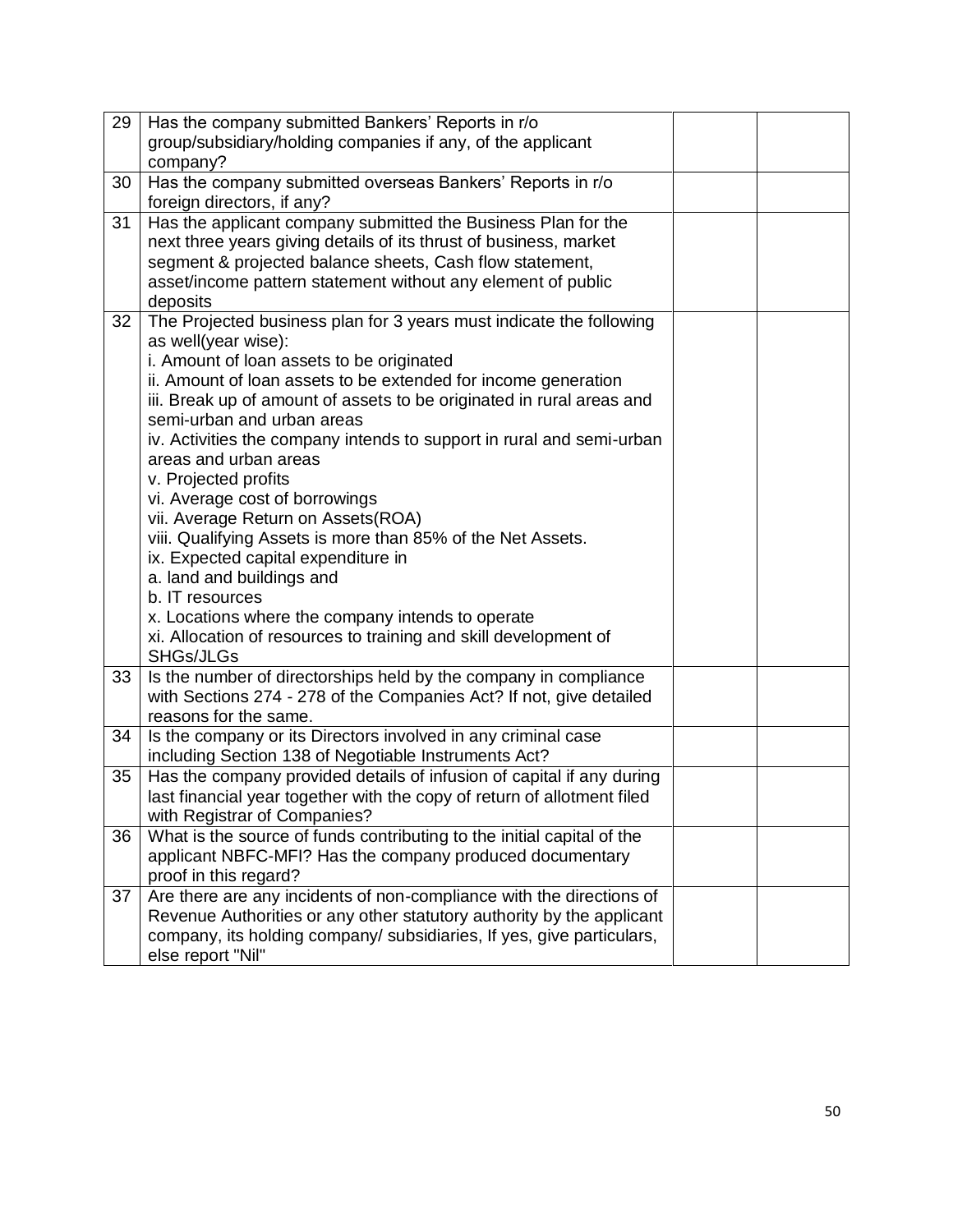**Note: (1) The Above Checklist is indicative and not exhaustive. Bank can,if necessary, call for any further documents to satisfy themselves on the eligibility for obtaining registration as NBFC-MFI.** 

**(2) In the event of the Bank calling for further documents in addition to those mentioned above, the applicant company is supposed to respond within a stipulated time of one month failing which the original CoR application may be returned to the company for resubmission afresh with the required information/documents. documents.**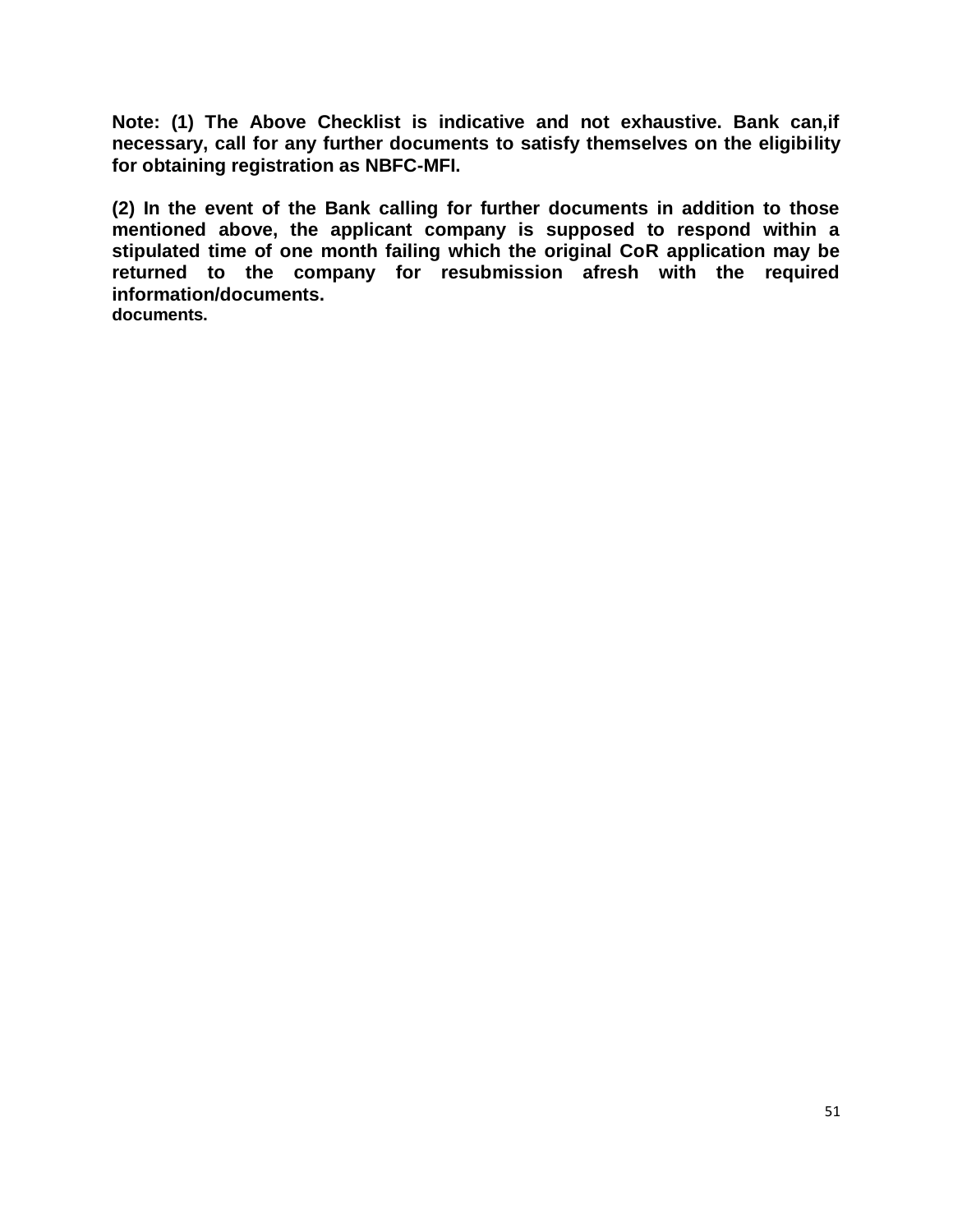## **Checklist for NBFC-MFI- Existing Companies**

## **Name of the applicant Company : Name of the Regional Office :**

|                | <b>Items to be Checked</b>                                                                                                                                                                                                                                                                                                                                                                                                                                                                                                                                                                                                                                                                                                                                                                                                                                                                                                                                                                                                                                                                                                                                                                                                                                                                                                                                                                        | Confirm | Page No |
|----------------|---------------------------------------------------------------------------------------------------------------------------------------------------------------------------------------------------------------------------------------------------------------------------------------------------------------------------------------------------------------------------------------------------------------------------------------------------------------------------------------------------------------------------------------------------------------------------------------------------------------------------------------------------------------------------------------------------------------------------------------------------------------------------------------------------------------------------------------------------------------------------------------------------------------------------------------------------------------------------------------------------------------------------------------------------------------------------------------------------------------------------------------------------------------------------------------------------------------------------------------------------------------------------------------------------------------------------------------------------------------------------------------------------|---------|---------|
| $\mathbf{1}$   | Is the Application of the Company duly stamped                                                                                                                                                                                                                                                                                                                                                                                                                                                                                                                                                                                                                                                                                                                                                                                                                                                                                                                                                                                                                                                                                                                                                                                                                                                                                                                                                    |         |         |
| $\overline{2}$ | Is the Application accompanied by the following:                                                                                                                                                                                                                                                                                                                                                                                                                                                                                                                                                                                                                                                                                                                                                                                                                                                                                                                                                                                                                                                                                                                                                                                                                                                                                                                                                  |         |         |
| a              | Annexure I<br>Is the Annexure duly signed by the Board authorized Director<br>of the Company under company's stamp?<br>Has the Documentary evidence on membership to at least one<br>Credit Information Bureau/Company submitted?<br>Has the Board passed a resolution that the company will be<br>associated with at least one Self Regulatory Organization                                                                                                                                                                                                                                                                                                                                                                                                                                                                                                                                                                                                                                                                                                                                                                                                                                                                                                                                                                                                                                      |         |         |
|                | (SRO)?                                                                                                                                                                                                                                                                                                                                                                                                                                                                                                                                                                                                                                                                                                                                                                                                                                                                                                                                                                                                                                                                                                                                                                                                                                                                                                                                                                                            |         |         |
| b              | Annexure II duly certified by the Auditor.<br>Are the particulars/information furnished in Annexure II based<br>on figures of latest annual audited balance sheet or a date not<br>earlier than 30 days of date of application.                                                                                                                                                                                                                                                                                                                                                                                                                                                                                                                                                                                                                                                                                                                                                                                                                                                                                                                                                                                                                                                                                                                                                                   |         |         |
| C              | Annexure III as additional information for each of the Directors<br>Are the DIN and PAN Nos indicated.<br>Has the CIBIL data for all the directors been submitted?<br>If there are any foreign nationals as Directors, are the<br>equivalent of PAN No issued by the authorities of the country<br>of residence such as Social Security No., Passport No. and<br>overseas bankers' report on them furnished?<br>Do the names and addresses on such documents tally with<br>DIN allotment letter. If not, are the reasons for variation<br>provided? Or are the claims of genuineness supported by a<br>magistrate's certificate.<br>Are the current and past directorships held by the Directors<br>and also the names and activities of the companies/firms<br>where they are holding substantial interest (indicate<br>percentage exceeding 10%) mentioned in each of the<br>Annexure III.<br>Are the names of the regulators (RBI, SEBI, IRDA, PFRDA,<br>NHB or any other foreign regulator) of the entities in which the<br>Directors hold directorships mentioned? If yes, please provide<br>the registration details.<br>Are the entities unregulated? If so what is the nature of their<br>activities?<br>Financial Statements of Unincorporated Bodies, if any, in the<br>group where the directors may be holding directorship<br>with/without substantial interest of the last 2 years. |         |         |
| 3              | Are any of the companies indicated against Item No. 15 of<br>Annexure III, an NBFC registered with the Reserve Bank,?<br>If yes, please provide the registration details.                                                                                                                                                                                                                                                                                                                                                                                                                                                                                                                                                                                                                                                                                                                                                                                                                                                                                                                                                                                                                                                                                                                                                                                                                         |         |         |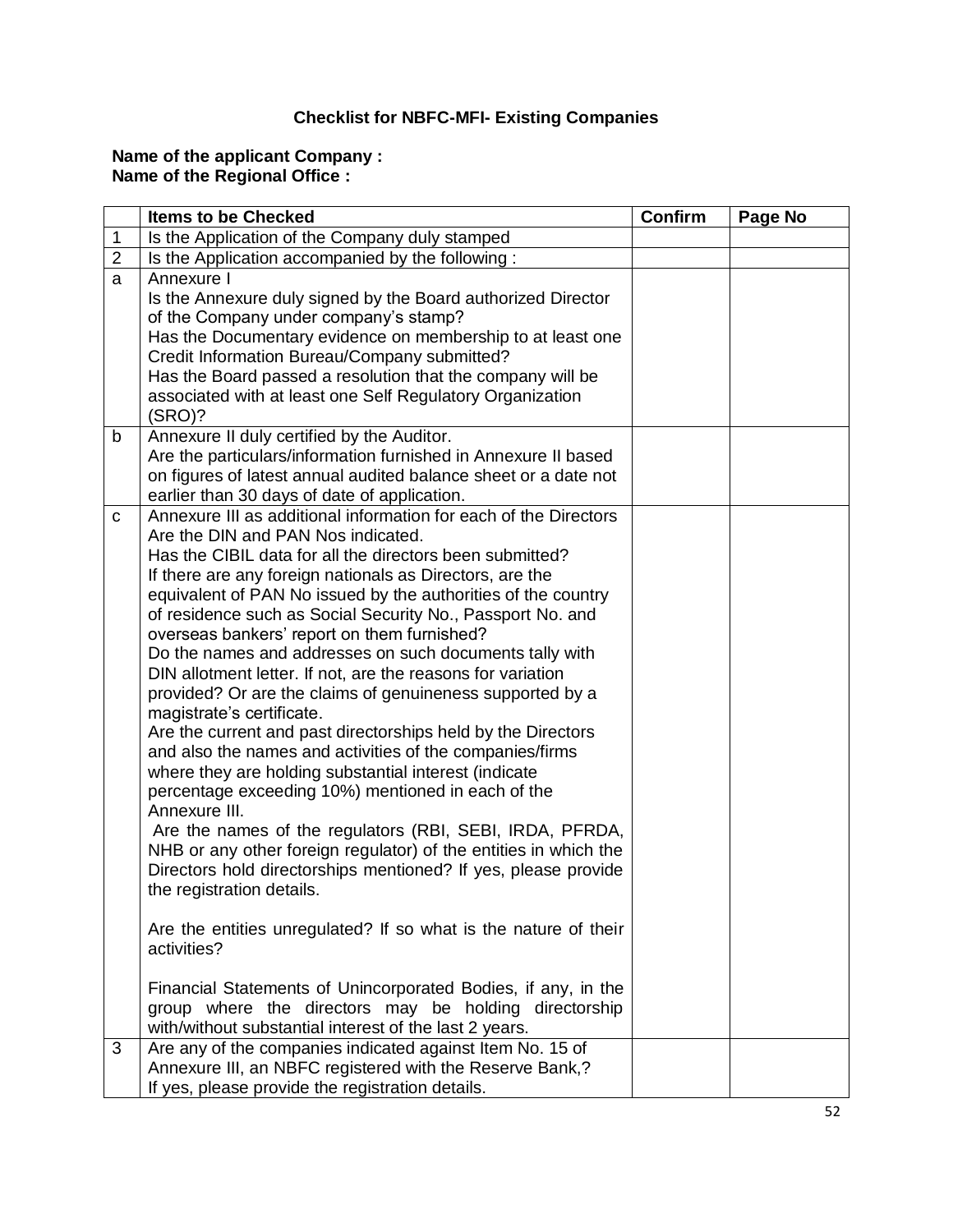| $\overline{4}$ | Is the CoR granted to the company to function as an NBFC            |  |
|----------------|---------------------------------------------------------------------|--|
|                | enclosed in original?                                               |  |
| 5              | Has the applicant company changed its name earlier?                 |  |
|                | If yes are the earlier held names and dates of change together      |  |
|                | with the names of Chief Executive Officer and Chairman at the       |  |
|                | time of change of name furnished?                                   |  |
|                | Has the applicant company furnished the reasoning for the           |  |
|                | change of name?                                                     |  |
| 6              | Details of change in the management of the company during           |  |
|                | last financial year till date if any and reasons thereof.           |  |
| $\overline{7}$ | Has the applicant company ever defaulted in timely repayment        |  |
|                | of deposits and payment of interest?                                |  |
|                | If yes, have they provided a list of all such pending cases and     |  |
|                | the action taken in respect of each case?                           |  |
| 8              | Does the applicant company have any cases pending in any            |  |
|                | court including consumer forums?                                    |  |
|                | If yes, have they provided a list of such pending cases,            |  |
|                | including those pertaining to its deposit acceptance activities, if |  |
|                | any?                                                                |  |
| 9              | Are the certified and up-to date copy of the Memorandum of          |  |
|                | Association (MOA) and Articles of Association of the company        |  |
|                | submitted?                                                          |  |
|                | Details of changes in the Memorandum and Articles of                |  |
|                | Association duly certified.                                         |  |
|                | Does the MOA of the applicant company have enabling                 |  |
|                | clause/s for conducting MFI business by the company?                |  |
| 10             | Has the applicant company, if a public limited company,             |  |
|                | provided a certified copy of Certificate of Incorporation           |  |
|                | (bearing the signature of the Registrar of Companies) with the      |  |
|                | initial name & fresh certificate of incorporation consequent        |  |
|                | upon change of name of the Company?                                 |  |
| 11             | Has the applicant company provided a copy of the PAN/CIN            |  |
|                | Nos. allotted to the Company?                                       |  |
| 12             | Has the company submitted certified copies of the audited           |  |
|                | Balance Sheet & Profit and Loss Account for the last three          |  |
|                | years?                                                              |  |
|                | If the company is incurring losses, are the steps to wipe out       |  |
|                | loss indicated?                                                     |  |
| 13             | Has the applicant company raised unsecured loans, including         |  |
|                | from the Directors during the year?                                 |  |
|                | If yes, do these fall under the definition of public deposits as    |  |
|                | per Section 2(1)(xii) of the APD Directions, 1998?                  |  |
| 14             | Does the company fulfill the Qualifying asset criteria criteria for |  |
|                | registration?                                                       |  |
|                | Are its qualifying assets (originated on or after January 1,        |  |
|                | 2012) not less than 85% of its net assets? (Board Resolution        |  |
|                | certifying the same is to be submitted)                             |  |
|                | (Qualifying assets and net assets have been defined in as           |  |
|                | specified in <b>DNBS.CC.PD.No. 250/03.10.01/2011-12 dated</b>       |  |
|                | December 2, 2011 and DNBS (PD) CC.No.300                            |  |
|                | /03.10.038/2012-13 dated August 3,2012)                             |  |
|                |                                                                     |  |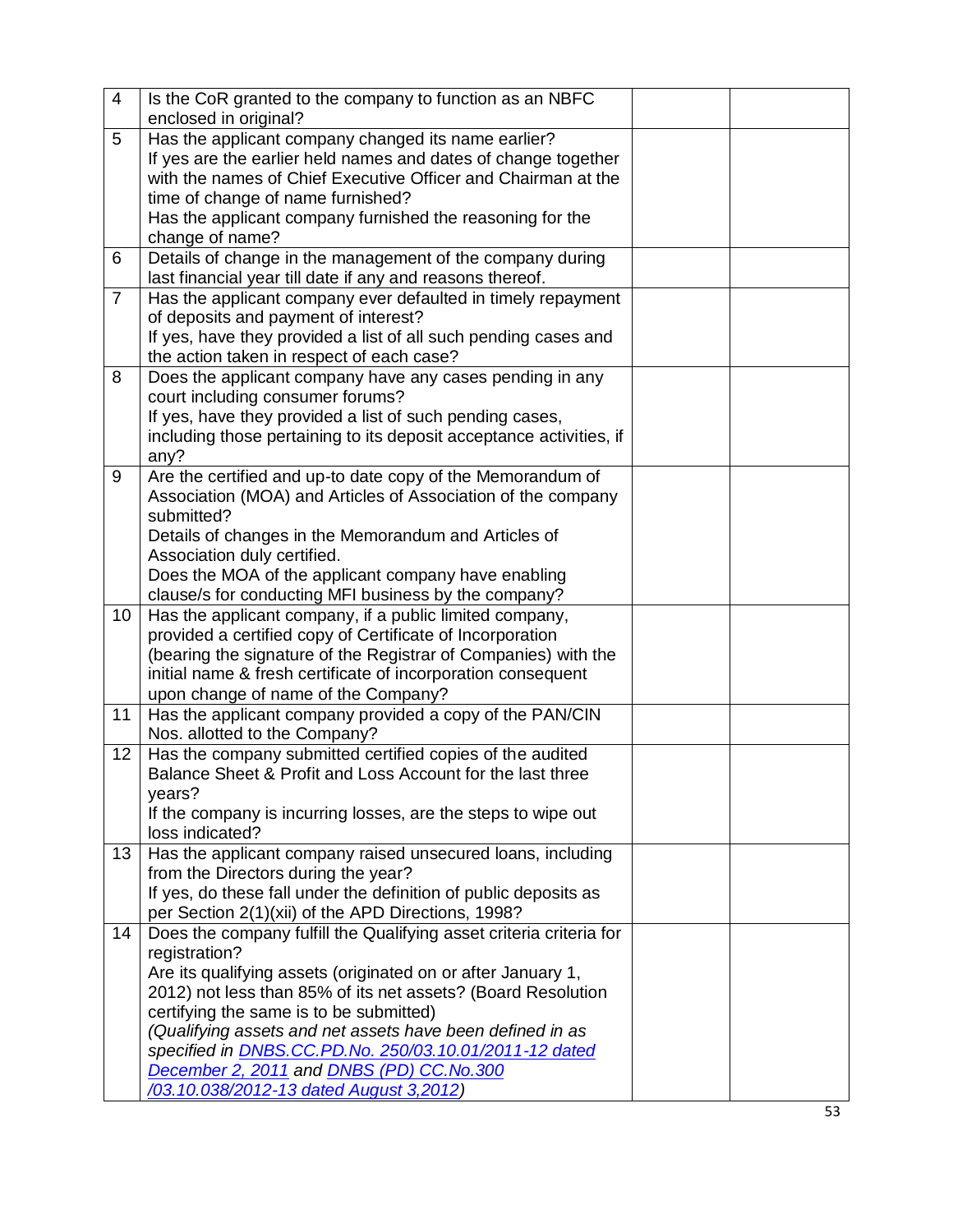| 15 | If the company does not qualify as a MFI and still proposes to                                                       |                |               |  |  |  |  |  |
|----|----------------------------------------------------------------------------------------------------------------------|----------------|---------------|--|--|--|--|--|
|    | become one, has it provided a time bound action plan for                                                             |                |               |  |  |  |  |  |
|    | qualifying as one?                                                                                                   |                |               |  |  |  |  |  |
| 16 | If the company does not meet the NOF requirement / minimum                                                           |                |               |  |  |  |  |  |
|    |                                                                                                                      |                |               |  |  |  |  |  |
|    | capital adequacy ratio as on the date of the last audited<br>balance sheet has the applicant company provided a time |                |               |  |  |  |  |  |
|    | bound action plan for compliance                                                                                     |                |               |  |  |  |  |  |
| 17 | Please provide details of the loan asset profile as on the date                                                      |                |               |  |  |  |  |  |
|    | of application certified by the Statutory Auditor in the following                                                   |                |               |  |  |  |  |  |
|    | format along with annexure II:                                                                                       |                |               |  |  |  |  |  |
|    |                                                                                                                      |                |               |  |  |  |  |  |
|    | Category                                                                                                             | No of accounts | <b>Amount</b> |  |  |  |  |  |
|    |                                                                                                                      |                | outstanding   |  |  |  |  |  |
|    |                                                                                                                      |                |               |  |  |  |  |  |
|    |                                                                                                                      |                |               |  |  |  |  |  |
|    | (1). Total Loans                                                                                                     |                |               |  |  |  |  |  |
|    | outstanding as on<br>date                                                                                            |                |               |  |  |  |  |  |
|    | the<br>0f                                                                                                            |                |               |  |  |  |  |  |
|    | application                                                                                                          |                |               |  |  |  |  |  |
|    | $(i)$ Of the item $(1)$ .                                                                                            |                |               |  |  |  |  |  |
|    | above,<br>loans                                                                                                      |                |               |  |  |  |  |  |
|    | sanctioned on or                                                                                                     |                |               |  |  |  |  |  |
|    | after January 01,                                                                                                    |                |               |  |  |  |  |  |
|    | 2012 for amounts                                                                                                     |                |               |  |  |  |  |  |
|    | of Rs. 15, 000 and                                                                                                   |                |               |  |  |  |  |  |
|    | below                                                                                                                |                |               |  |  |  |  |  |
|    | (i.i) Of the item at                                                                                                 |                |               |  |  |  |  |  |
|    | i. above, loans for                                                                                                  |                |               |  |  |  |  |  |
|    | tenure exceeding                                                                                                     |                |               |  |  |  |  |  |
|    | 1 year:                                                                                                              |                |               |  |  |  |  |  |
|    | On the item<br>(ii)                                                                                                  |                |               |  |  |  |  |  |
|    | (1). above, Loans                                                                                                    |                |               |  |  |  |  |  |
|    | sanctioned on or                                                                                                     |                |               |  |  |  |  |  |
|    | after January 01,                                                                                                    |                |               |  |  |  |  |  |
|    | 2012 with amount                                                                                                     |                |               |  |  |  |  |  |
|    | exceeding<br>Rs.                                                                                                     |                |               |  |  |  |  |  |
|    | 15,000/-                                                                                                             |                |               |  |  |  |  |  |
|    | (ii.i) for loans at                                                                                                  |                |               |  |  |  |  |  |
|    | item<br>ii.<br>above,                                                                                                |                |               |  |  |  |  |  |
|    | for tenure<br>loans                                                                                                  |                |               |  |  |  |  |  |
|    | 24<br>than<br><b>less</b>                                                                                            |                |               |  |  |  |  |  |
|    | months                                                                                                               |                |               |  |  |  |  |  |
|    | (iii)<br>Loans                                                                                                       |                |               |  |  |  |  |  |
|    | extended towards                                                                                                     |                |               |  |  |  |  |  |
|    | income generation                                                                                                    |                |               |  |  |  |  |  |
|    | (iv) Loans where                                                                                                     |                |               |  |  |  |  |  |
|    | the annual income                                                                                                    |                |               |  |  |  |  |  |
|    | of the household                                                                                                     |                |               |  |  |  |  |  |
|    | is (iv.i) more than                                                                                                  |                |               |  |  |  |  |  |
|    | Rs. 60,000 (for                                                                                                      |                |               |  |  |  |  |  |
|    | rural areas) (iv.ii)                                                                                                 |                |               |  |  |  |  |  |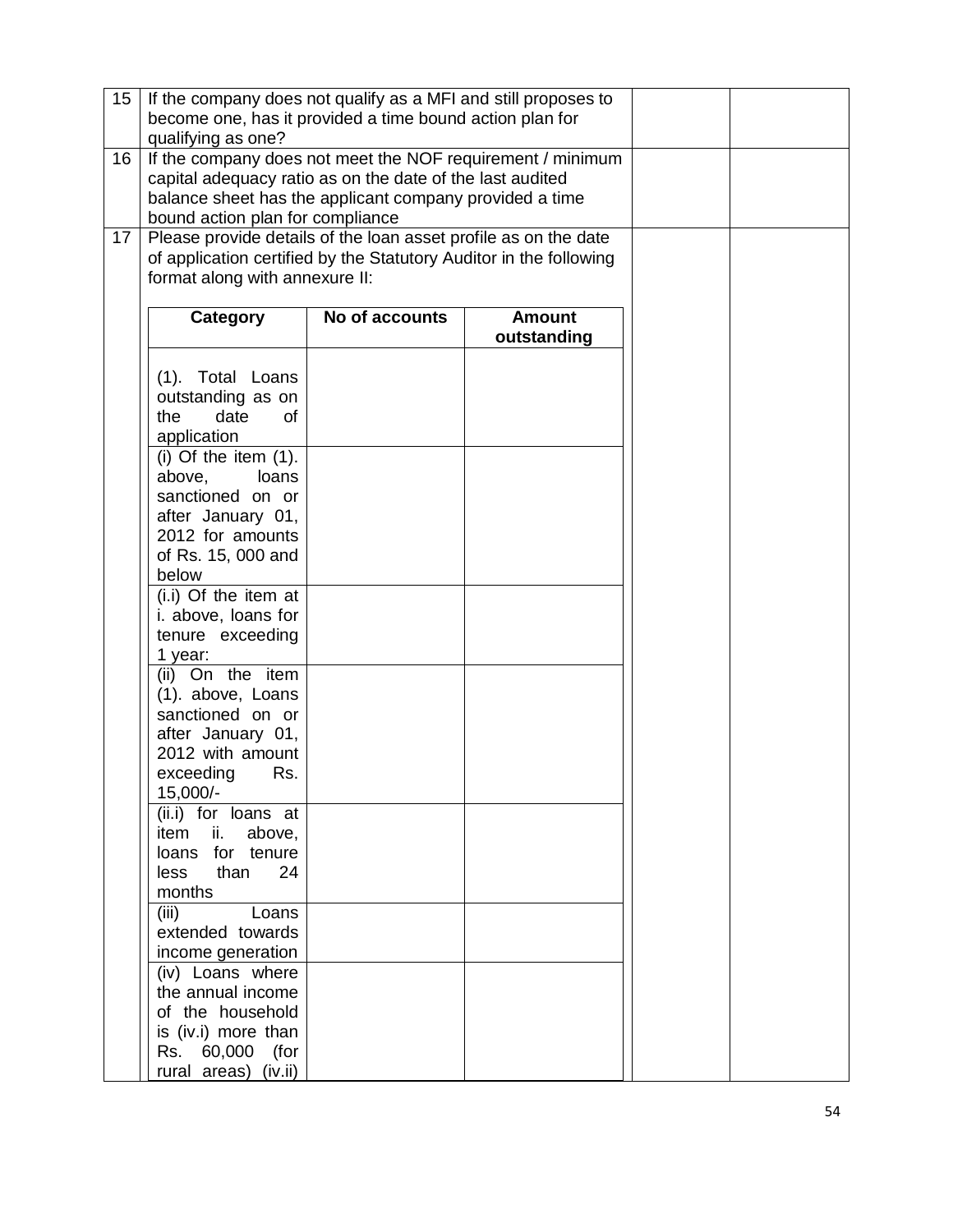|    | Rs.<br>more<br>than                                                                                                      |  |  |  |
|----|--------------------------------------------------------------------------------------------------------------------------|--|--|--|
|    | 1,20,000 (for semi<br>urban and urban                                                                                    |  |  |  |
|    | areas)                                                                                                                   |  |  |  |
|    | the<br>where<br>(v)                                                                                                      |  |  |  |
|    | has<br>borrower                                                                                                          |  |  |  |
|    | borrowed<br>from                                                                                                         |  |  |  |
|    | more than 2 MFIs                                                                                                         |  |  |  |
|    | where<br>(vi)<br>the                                                                                                     |  |  |  |
|    | borrower<br>is                                                                                                           |  |  |  |
|    | member of more<br>than 1 SHG/JLG                                                                                         |  |  |  |
|    | (vii)<br>where<br>the                                                                                                    |  |  |  |
|    | has<br>borrower                                                                                                          |  |  |  |
|    | availed loans<br>in                                                                                                      |  |  |  |
|    | individual capacity                                                                                                      |  |  |  |
|    | also<br>as<br>as                                                                                                         |  |  |  |
|    | member<br>0f<br><b>SHG/JLG</b>                                                                                           |  |  |  |
| 18 | Does the applicant company hold FDI?                                                                                     |  |  |  |
|    |                                                                                                                          |  |  |  |
|    | If yes, has the FDI been brought in with FIPB approval? (Copy                                                            |  |  |  |
|    | of approval to be submitted).                                                                                            |  |  |  |
|    |                                                                                                                          |  |  |  |
|    | What is the percentage holding?                                                                                          |  |  |  |
|    | Has the company submitted FIRC and FC-GPR in support                                                                     |  |  |  |
|    | thereof?                                                                                                                 |  |  |  |
|    |                                                                                                                          |  |  |  |
|    | Does the company fulfill the minimum capitalization norms or                                                             |  |  |  |
|    | not? (Statutory Auditor certificate to be submitted)                                                                     |  |  |  |
|    |                                                                                                                          |  |  |  |
|    | Is the foreign entity contributing the FDI subject to supervision<br>in its home country?                                |  |  |  |
|    |                                                                                                                          |  |  |  |
|    | If yes, what is the name, address and email id of the                                                                    |  |  |  |
|    | regulator?                                                                                                               |  |  |  |
|    |                                                                                                                          |  |  |  |
|    | If not, what is the legal status of the foreign investor? Under                                                          |  |  |  |
|    | what statutes was it established? Is it a listed or an unlisted<br>entity? Was any approval given by FED, RBI? If yes, a |  |  |  |
|    | certified copy of the approval may be attached.                                                                          |  |  |  |
|    |                                                                                                                          |  |  |  |
|    | Activities undertaken, details of regulator of group/associate                                                           |  |  |  |
|    | companies doing financial activities which are regulated either                                                          |  |  |  |
|    | in the home country or elsewhere, if any.                                                                                |  |  |  |
|    | If any group/ associate company is operating in India, details                                                           |  |  |  |
|    | such as its activities, its partners or associates, regulator/s etc.                                                     |  |  |  |
|    | may be furnished.                                                                                                        |  |  |  |
| 19 | Whether the company was granted any permission by FED to                                                                 |  |  |  |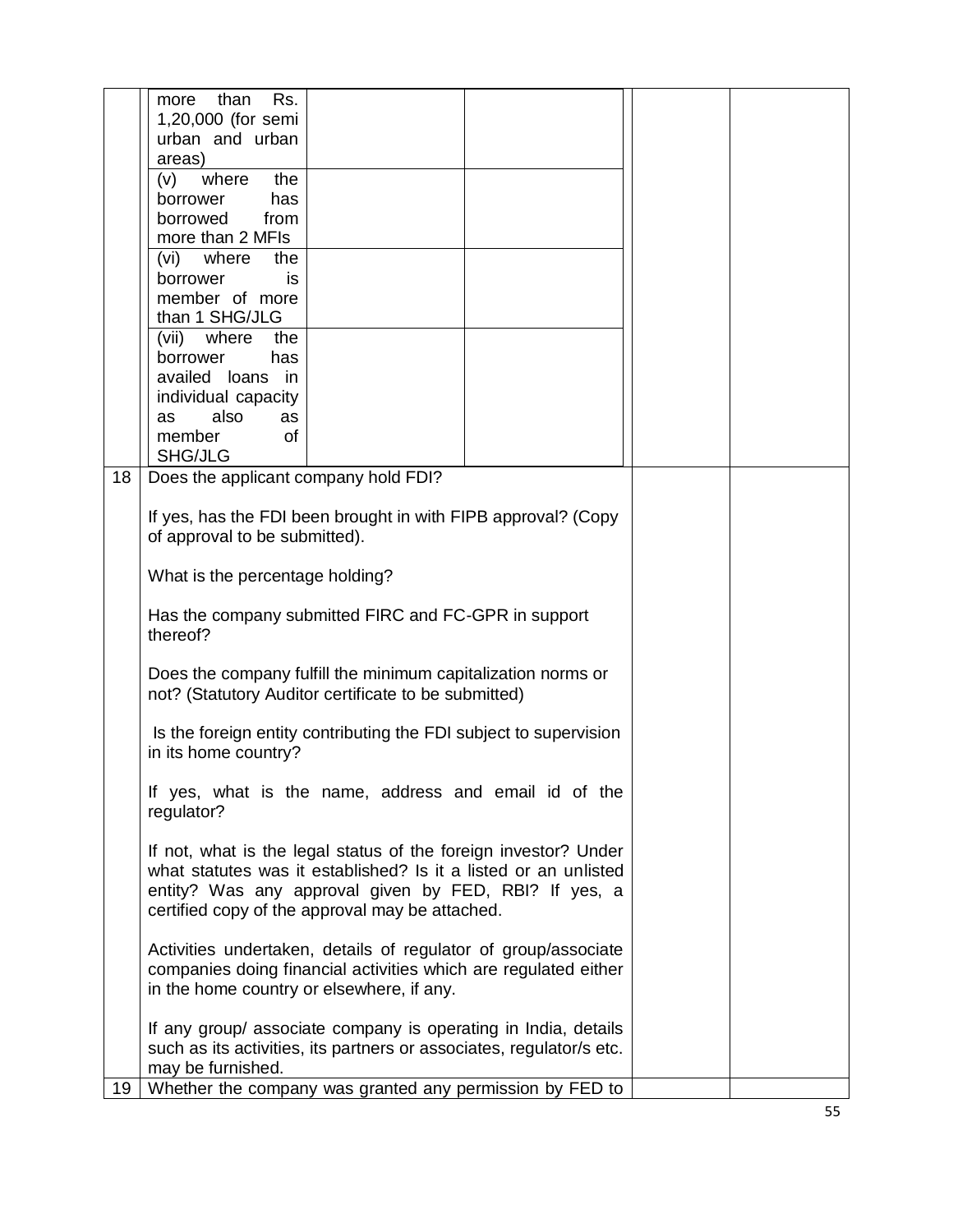|    | function as Full-fledged Money Changers? If so, copy of the<br>RBI letter granting the permission.                                                                                                                                                                                                                                                                                                                                                                                                                                                                                                                                                                                                                                                                                                                                                             |  |
|----|----------------------------------------------------------------------------------------------------------------------------------------------------------------------------------------------------------------------------------------------------------------------------------------------------------------------------------------------------------------------------------------------------------------------------------------------------------------------------------------------------------------------------------------------------------------------------------------------------------------------------------------------------------------------------------------------------------------------------------------------------------------------------------------------------------------------------------------------------------------|--|
| 20 | Has the applicant company submitted a certified copy of Board<br>Resolution approving the submission of application and its<br>contents for COR as NBFC-MFI and also authorizing a<br>Director to submit the application?                                                                                                                                                                                                                                                                                                                                                                                                                                                                                                                                                                                                                                      |  |
| 22 | Has the applicant company submitted a certified copy of the<br>Board Resolution that the company has not accepted any<br>public deposits in the past/ does not hold any public deposits<br>as on date and will not accept the deposits in future without<br>prior approval of the Bank?                                                                                                                                                                                                                                                                                                                                                                                                                                                                                                                                                                        |  |
| 23 | Has the applicant company submitted a copy of the board<br>resolution certifying fixing internal exposure limits to avoid any<br>undesirable concentration in specific geographical locations?                                                                                                                                                                                                                                                                                                                                                                                                                                                                                                                                                                                                                                                                 |  |
| 24 | Has the applicant company submitted a certified copy of the<br>Board Resolution that the company is adhering to the other<br>regulations regarding pricing of credit, Fair Practices in lending<br>and non-coercive method of recovery as specified in<br>DNBS.CC.PD.No.250/03.10.01/2011-12 dated December 2,<br>2011?                                                                                                                                                                                                                                                                                                                                                                                                                                                                                                                                        |  |
| 25 | Has the company provided Board Resolution certifying the<br>following details in addition to Annex II?<br>A. Details of Average interest cost of borrowings of the NBFC-<br>MFI as on March 31, 2011 and 2012.<br>B. Average interest charged by the NBFC-MFI on advances<br>extended as on March 31, 2011 and 2012<br>C. Of the total loans outstanding as on the date of application,<br>Number and amount of loans outstanding in the state of<br>Andhra Pradesh as on March 31, 2012 (if any)<br>D. Amount of provisions, if any, held against loans in the state<br>of Andhra Pradesh as on March 31, 2012                                                                                                                                                                                                                                                |  |
| 26 | Does the Auditors Certificate certify the following:<br>(a) The company is not holding any public deposits as on date<br>(b) The company's NOF is.<br>(c) The company's asset size is.<br>(d) The company's qualifying assets (originated on or after<br>January 1,2012) is  and its ratio to net assets is  which is<br>not less that 85 %.<br>(e) The company's CRAR is<br>(f) The company's loan portfolio in the state of Andhra Pradesh<br>is<br>g) The company has adopted the asset classification and<br>provisioning norms with effect from April 1, 2012 as specified<br>in DNBS.CC.PD.No.250/03.10.01/2011-12 dated December 2,<br>2011.<br>h) The company fulfills all conditions stipulated to be classified<br>as an NBFC-MFI during the current financial year as specified<br>in DNBS.CC.PD.No.250/03.10.01/2011-12 dated December 2,<br>2011. |  |
| 27 | Has the applicant company given a declaration to the effect<br>that it is capable of electronic submission of Returns through                                                                                                                                                                                                                                                                                                                                                                                                                                                                                                                                                                                                                                                                                                                                  |  |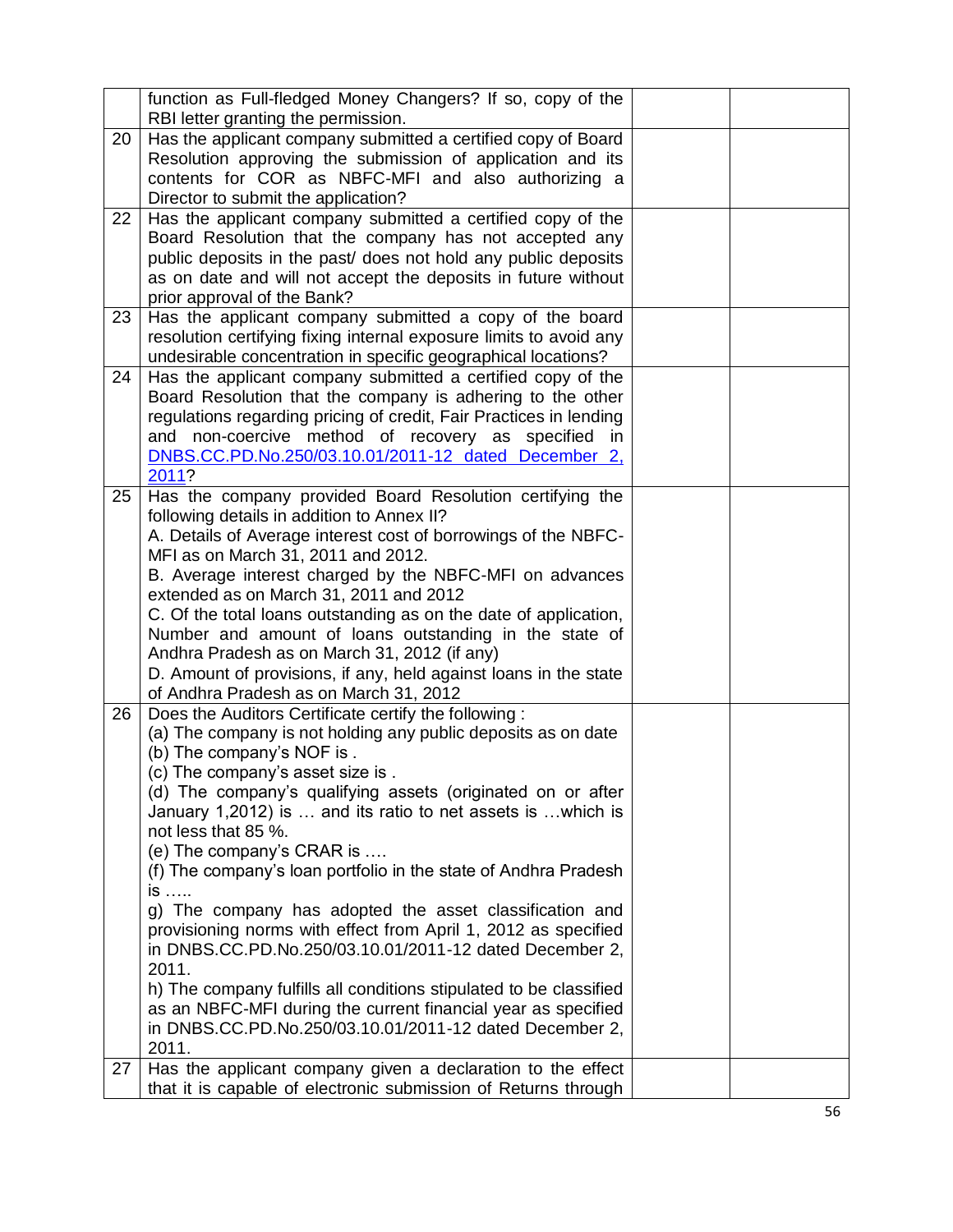|          | the internet as and when required by Reserve Bank of India?                                                                                                                                                                                                                                                                                                                                                                                                                                                                       |  |
|----------|-----------------------------------------------------------------------------------------------------------------------------------------------------------------------------------------------------------------------------------------------------------------------------------------------------------------------------------------------------------------------------------------------------------------------------------------------------------------------------------------------------------------------------------|--|
|          | Has the email of the company been provided?                                                                                                                                                                                                                                                                                                                                                                                                                                                                                       |  |
| 28       | Have all the Directors of the applicant company given a                                                                                                                                                                                                                                                                                                                                                                                                                                                                           |  |
|          | declaration individually that they are not associated with un-                                                                                                                                                                                                                                                                                                                                                                                                                                                                    |  |
|          | incorporated bodies and that they are in compliance to the<br>provisions of Section 45S of the RBI Act, 1934?                                                                                                                                                                                                                                                                                                                                                                                                                     |  |
| 29       | Is the Application accompanied by a certificate by a Chartered                                                                                                                                                                                                                                                                                                                                                                                                                                                                    |  |
|          | Accountant on the details including percentage shareholding                                                                                                                                                                                                                                                                                                                                                                                                                                                                       |  |
|          | of group/associate/subsidiary/holding/related companies?                                                                                                                                                                                                                                                                                                                                                                                                                                                                          |  |
|          |                                                                                                                                                                                                                                                                                                                                                                                                                                                                                                                                   |  |
|          | ('Companies in the group" have been exhaustively defined in                                                                                                                                                                                                                                                                                                                                                                                                                                                                       |  |
|          | para 3(1) b of Notification No. DNBS. (PD) 219/CGM (US)-                                                                                                                                                                                                                                                                                                                                                                                                                                                                          |  |
|          | 2011 dated January 05, 2011 as an arrangement involving two                                                                                                                                                                                                                                                                                                                                                                                                                                                                       |  |
|          | or more entities related to each other through any of the                                                                                                                                                                                                                                                                                                                                                                                                                                                                         |  |
|          | following relationships, viz. subsidiary-parent (defined in terms                                                                                                                                                                                                                                                                                                                                                                                                                                                                 |  |
|          | of AS-21), Joint Venture (defined in terms of AS 27), Associate<br>(defined in terms of AS 23), promoter-promotee (as provided                                                                                                                                                                                                                                                                                                                                                                                                    |  |
|          | in the SEBI-Acquisition of shares and takeover) Regulations,                                                                                                                                                                                                                                                                                                                                                                                                                                                                      |  |
|          | 1997) for listed companies, a related party (defined in terms of                                                                                                                                                                                                                                                                                                                                                                                                                                                                  |  |
|          | AS 18) Common brand name, and investment in equity shares                                                                                                                                                                                                                                                                                                                                                                                                                                                                         |  |
|          | of 20% and above.)                                                                                                                                                                                                                                                                                                                                                                                                                                                                                                                |  |
|          |                                                                                                                                                                                                                                                                                                                                                                                                                                                                                                                                   |  |
|          | Do the details include names of the company, their activity,                                                                                                                                                                                                                                                                                                                                                                                                                                                                      |  |
|          | their regulators?                                                                                                                                                                                                                                                                                                                                                                                                                                                                                                                 |  |
|          | If they are unregulated, have the details of their activities,                                                                                                                                                                                                                                                                                                                                                                                                                                                                    |  |
|          | provided?                                                                                                                                                                                                                                                                                                                                                                                                                                                                                                                         |  |
|          |                                                                                                                                                                                                                                                                                                                                                                                                                                                                                                                                   |  |
|          | Are the names of the above companies/entities appearing in                                                                                                                                                                                                                                                                                                                                                                                                                                                                        |  |
|          | the balance sheet of the applicant company? If not, has the                                                                                                                                                                                                                                                                                                                                                                                                                                                                       |  |
|          | applicant company stated the reasons thereof?                                                                                                                                                                                                                                                                                                                                                                                                                                                                                     |  |
|          | Is there any group companies located overseas?                                                                                                                                                                                                                                                                                                                                                                                                                                                                                    |  |
|          |                                                                                                                                                                                                                                                                                                                                                                                                                                                                                                                                   |  |
|          | If yes, were these established under general permission route                                                                                                                                                                                                                                                                                                                                                                                                                                                                     |  |
|          | or under approval from appropriate authority?                                                                                                                                                                                                                                                                                                                                                                                                                                                                                     |  |
|          |                                                                                                                                                                                                                                                                                                                                                                                                                                                                                                                                   |  |
|          |                                                                                                                                                                                                                                                                                                                                                                                                                                                                                                                                   |  |
|          |                                                                                                                                                                                                                                                                                                                                                                                                                                                                                                                                   |  |
|          |                                                                                                                                                                                                                                                                                                                                                                                                                                                                                                                                   |  |
|          |                                                                                                                                                                                                                                                                                                                                                                                                                                                                                                                                   |  |
| 31       | Has the applicant Banker's report in r/o applicant company                                                                                                                                                                                                                                                                                                                                                                                                                                                                        |  |
|          | been furnished?                                                                                                                                                                                                                                                                                                                                                                                                                                                                                                                   |  |
| 32       | Has the company furnished the Bankers' Report in r/o                                                                                                                                                                                                                                                                                                                                                                                                                                                                              |  |
|          |                                                                                                                                                                                                                                                                                                                                                                                                                                                                                                                                   |  |
|          |                                                                                                                                                                                                                                                                                                                                                                                                                                                                                                                                   |  |
|          |                                                                                                                                                                                                                                                                                                                                                                                                                                                                                                                                   |  |
|          |                                                                                                                                                                                                                                                                                                                                                                                                                                                                                                                                   |  |
|          |                                                                                                                                                                                                                                                                                                                                                                                                                                                                                                                                   |  |
| 30<br>33 | Are there any NBFCs from among the group companies?<br>Are there any other NBFC-MFIs/pending NBFC-MFIs in the<br>group?<br>If yes, has the applicant company provided any justification in<br>having another NBFC-MFI within the Group?<br>companies in which the Directors of the applicant company<br>have substantial interest as indicated against Items Nos. 14 &<br>15 of Annexure -III?<br>Has the company submitted Bankers' Reports in<br>r/o<br>group/subsidiary/holding companies if any, of the applicant<br>company? |  |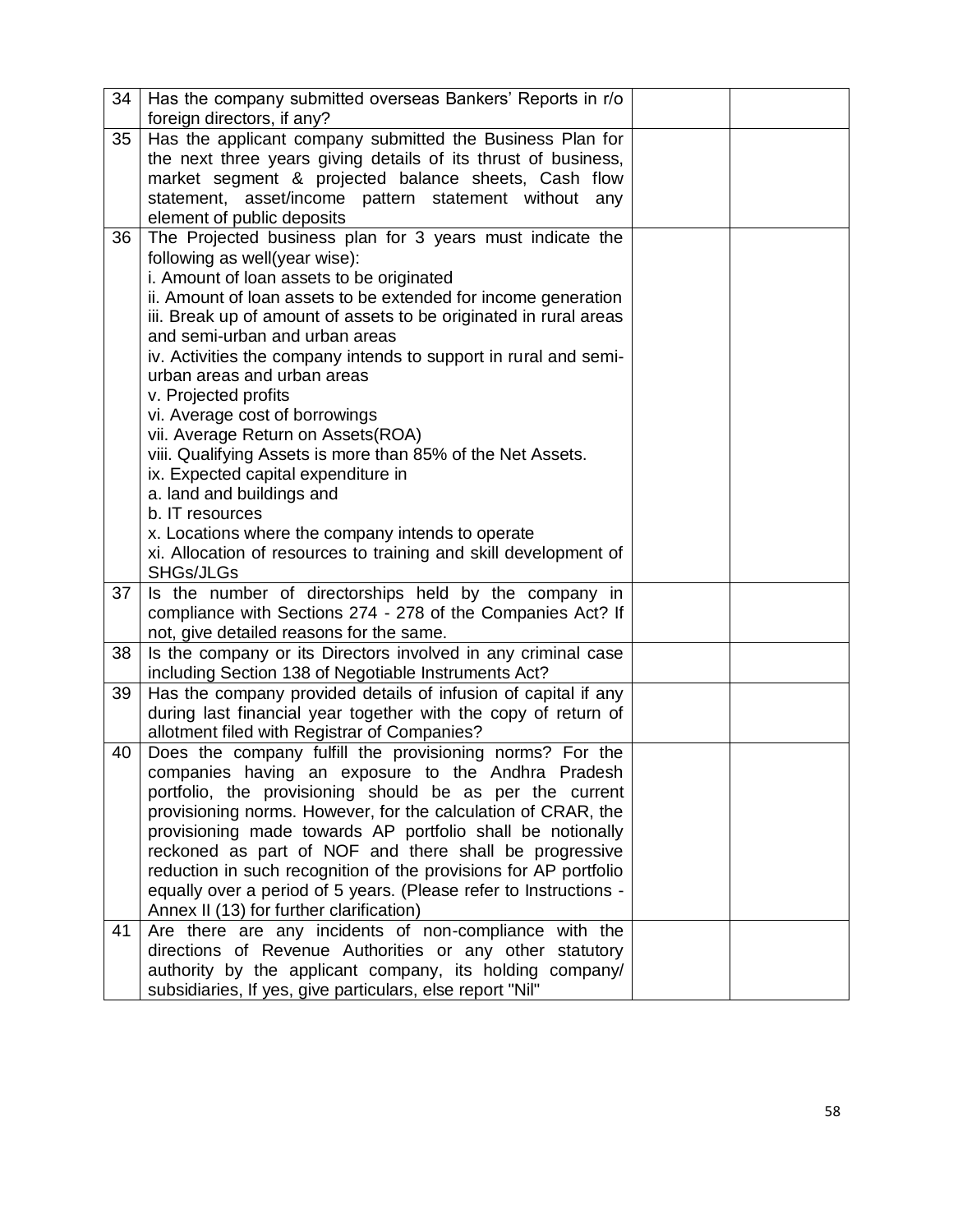**Note: (1) The Above Checklist is indicative and not exhaustive. Bank can,if necessary, call for any further documents to satisfy themselves on the eligibility for obtaining registration as NBFC-MFI.** 

**(2) In the event of the Bank calling for further documents in addition to those mentioned above, the applicant company is supposed to respond within a stipulated time of one month failing which the request for conversion may be returned to the company for resubmission afresh with the required information/documents.**

*An indicative list of basic documents/information to be furnished along with the application. All documents/information is to be submitted in duplicate.*

| Sr No                   | Requirements to be complied with and documents to be<br>submitted to RBI by Companies for obtaining certificate and | Page no. in<br>the file |
|-------------------------|---------------------------------------------------------------------------------------------------------------------|-------------------------|
|                         | <b>Registration from RBI as NBFC- Factor</b>                                                                        |                         |
| 1                       | Minimum NOF requirement Rs. 500 lakh.                                                                               |                         |
| $\overline{2}$          | Application to be submitted in two separate sets tied up properly in                                                |                         |
|                         | two separate files and properly page numbered.                                                                      |                         |
| 3                       | Identification particulars (Annex I).                                                                               |                         |
| 4                       | Statement on prudential norms (Annex II).                                                                           |                         |
| 5                       | Information about the management (Annex III)                                                                        |                         |
| 6                       | Is the CoR granted to the company to function as an NBFC                                                            |                         |
|                         | enclosed in original? (For existing companies)                                                                      |                         |
| $\overline{\mathbf{7}}$ | Details of change in the management of the company during last                                                      |                         |
|                         | financial year till date if any and reasons thereof.                                                                |                         |
| 8                       | Certified copies of Certificate of Incorporation and Certificate of                                                 |                         |
|                         | Commencement of Business in case of public limited companies.                                                       |                         |
| 9                       | Certified copies of up-to-date Memorandum and Articles of                                                           |                         |
|                         | Association of the company.                                                                                         |                         |
| $\overline{10}$         | Details of clauses in the memorandum relating to financial<br>business.                                             |                         |
| 11                      | Details of changes in the Memorandum and Articles of Association                                                    |                         |
|                         | duly certified.                                                                                                     |                         |
| 12                      | Copy of PAN/CIN alotted to the company.                                                                             |                         |
| $\overline{13}$         | Annex II to be submitted duly signed by the director/Authorized                                                     |                         |
|                         | signatory and certified by the statutory auditors.                                                                  |                         |
| 14                      | Annex III (directors' profile) to be separately filled up and signed by                                             |                         |
|                         | each director. Care should be taken to give details of bankers in                                                   |                         |
|                         | respect of firms/companies/entities in which directors<br>have                                                      |                         |
|                         | substantial interest.                                                                                               |                         |
| 15                      | In case the directors are associated with or without substantial                                                    |                         |
|                         | interest (indicate % of holding in each company firm) in other                                                      |                         |
|                         | companies, indicate clearly the activity of the companies and details                                               |                         |
| 16                      | of their regulators if any.<br>Certificate from the respective NBFC/s where the Directors have                      |                         |
|                         | gained NBFC experience.                                                                                             |                         |
| $\overline{17}$         | Copy of PAN and DIN allotted to the Directors.                                                                      |                         |
| 18                      | CIBIL Data pertaining to Directors of the company                                                                   |                         |
| 19                      | Financial Statements of the last 2 years of Unincorporated Bodies,                                                  |                         |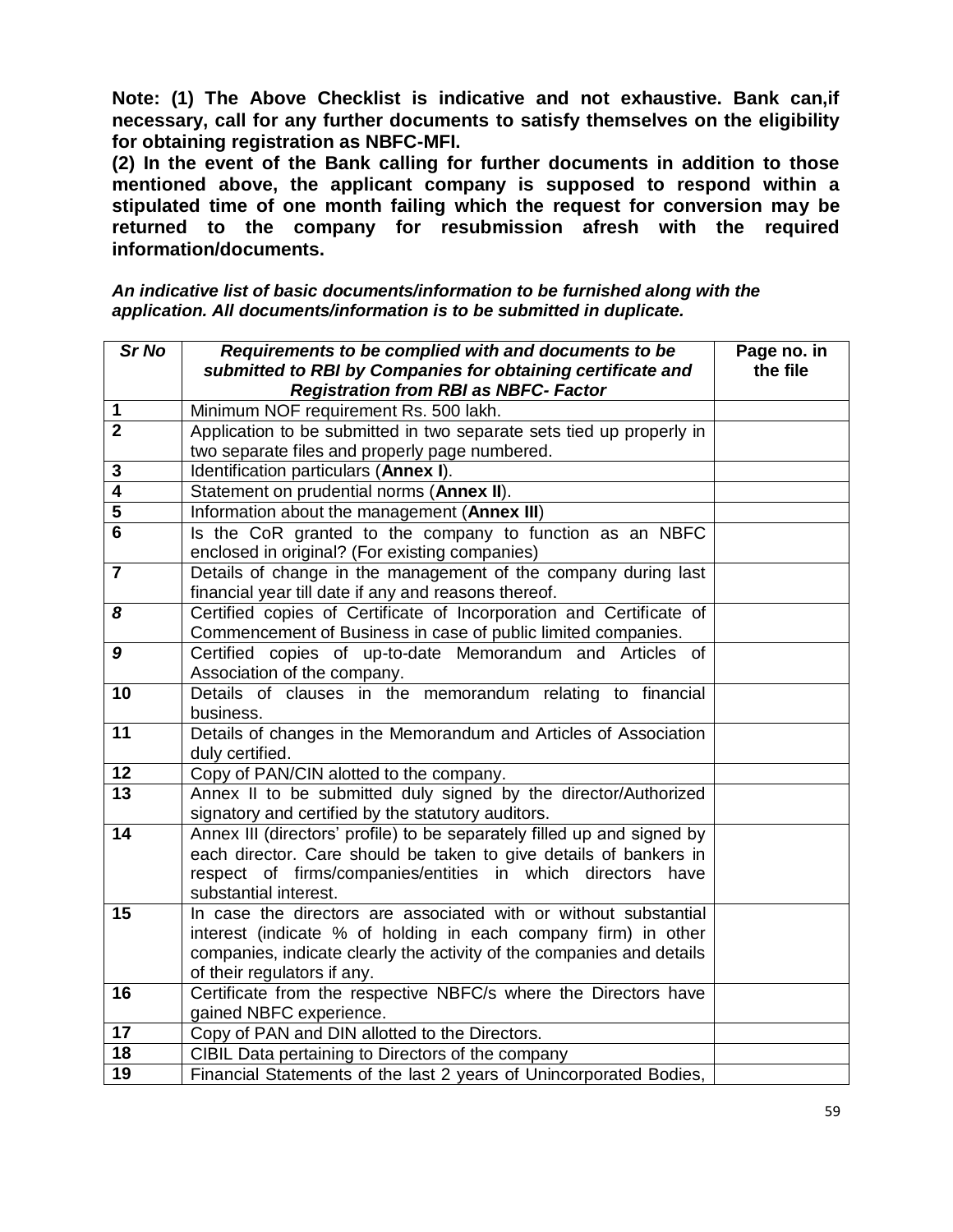|    | if any, in the group where the directors may be holding directorship<br>with/without substantial interest. |  |
|----|------------------------------------------------------------------------------------------------------------|--|
| 20 | Certificate of compliance with section 45S of Chapter IIIC of the RBI                                      |  |
|    | Act, 1934 regarding unincorporated bodies with which director/s of                                         |  |
|    | the company are associated.                                                                                |  |
| 21 | Whether any prohibitory order was issued in the past to the                                                |  |
|    | NBFC/RNBC<br>other<br>with<br>which                                                                        |  |
|    | or<br>any<br>company<br>the                                                                                |  |
|    | directors/promoters etc. were associated? If yes, details there of.                                        |  |
| 22 | Whether the company or any of its directors was/is involved in any                                         |  |
|    | criminal case, including under section 138(1) of the Negotiable                                            |  |
|    | Instruments Act? If yes, details thereof.                                                                  |  |
| 23 | Board Resolution specifically approving the submission of the                                              |  |
|    | application and its contents and authorizing signatory.                                                    |  |
| 24 | Board Resolution to the effect that the company has not accepted                                           |  |
|    | any public deposit, in the past (specify period)/does not hold any                                         |  |
|    | public deposit as on the date and will not accept the same in future                                       |  |
|    | without the prior approval of Reserve Bank of India in writing.                                            |  |
| 25 | Board resolution stating that the company is not carrying on any                                           |  |
|    | activity/stopped<br><b>NBFC</b><br>activity<br><b>NBFC</b><br>and<br>will<br>not<br>carry                  |  |
|    | on/commence the same before getting registration from RBI. (Only                                           |  |
|    | for the new companies)                                                                                     |  |
| 26 | Certified copy of Board resolution for formulation of "Fair Practices                                      |  |
|    | Code"                                                                                                      |  |
| 27 | Board resolution certifying the time limit within which the company                                        |  |
|    | would comply with the requirement of fulfilling the NOF criterion of                                       |  |
|    | NOF of Rs.500 lakhs (for the existing companies not fulfilling                                             |  |
|    | the criteria regarding NOF).                                                                               |  |
| 28 | Board Resolution enclosing a road map certifying that they will                                            |  |
|    | either raise factoring assets/income percentage to 75 % of total                                           |  |
|    | assets/income or unwind the factoring business by July 22, 2014.                                           |  |
|    | (for the existing companies not fulfilling the criteria regarding                                          |  |
|    | asset income percentage).                                                                                  |  |
| 28 | Statutory Auditors Certificate certifying that the company is/does not                                     |  |
|    | accept/is not holding Public Deposit.                                                                      |  |
| 29 | Statutory Auditors Certificate certifying that the company is not                                          |  |
|    | carrying on any NBFC activity.                                                                             |  |
| 30 | Statutory Auditors Certificate certifying net owned fund as on date                                        |  |
|    | of the application.                                                                                        |  |
| 31 | Statutory Auditors Certificate certifying that financial assets in the                                     |  |
|    | factoring business constitute at least 75 percent of its total assets                                      |  |
|    | and its income derived from factoring business is not less than 75                                         |  |
|    | percent of its gross income.                                                                               |  |
| 32 | Details of Authorised Share Capital and latest shareholding pattern                                        |  |
|    | of the company including the percentages. Documentary evidence                                             |  |
|    | for change in shareholding pattern, if undergone. If there are any                                         |  |
|    | NBFC corporate share holders, certificates from their statutory                                            |  |
|    | auditors regarding the adequacy of statutory NOF post investment.                                          |  |
|    | Also, provide details about the line of activity of other corporate                                        |  |
|    | stake holders.                                                                                             |  |
| 33 | Copy of Fixed Deposit receipt & bankers certificate of no lien                                             |  |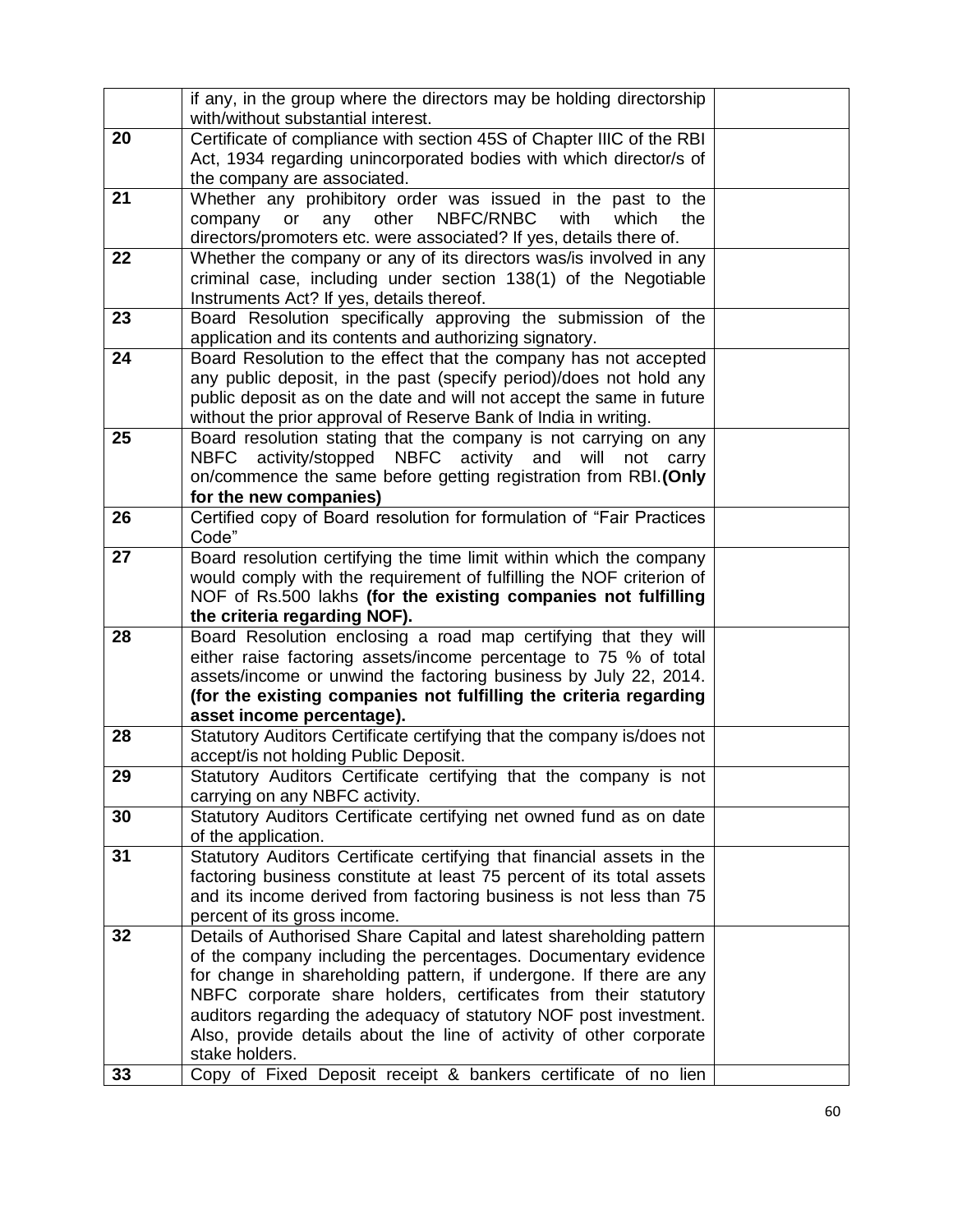|    | indicating balances in support of NOF                                                                                                              |  |
|----|----------------------------------------------------------------------------------------------------------------------------------------------------|--|
| 34 | Details of infusion of capital if any during last financial year together                                                                          |  |
|    | with the copy of return of allotment filed with Registrar of                                                                                       |  |
|    | Companies.                                                                                                                                         |  |
| 35 | Details of the bank balances/bank accounts/complete postal<br>address of the branch/bank, loan/credit facilities etc. availed.                     |  |
| 36 | Details of unsecured loans if any, raised by the company from                                                                                      |  |
|    | others (including the directors) during the year and if these fall in                                                                              |  |
|    | the exempted category of Public deposits certified by the Auditor.                                                                                 |  |
| 37 | Is a certificate of Chartered Accountant regarding details of                                                                                      |  |
|    | group/associate /subsidiary/holding/related companies submitted?                                                                                   |  |
|    | ('Companies in the group" have been exhaustively defined in para                                                                                   |  |
|    | 3(1) b of Notification No. DNBS.(PD) 219/CGM (US)-2011 dated<br>January 05, 2011 as an arrangement involving two or more entities                  |  |
|    | related to each other through any of the following relationships, viz.                                                                             |  |
|    | subsidiary-parent (defined in terms of AS-21), Joint Venture                                                                                       |  |
|    | (defined in terms of AS 27), Associate (defined in terms of AS23),                                                                                 |  |
|    | promoter-promotee (as provided in the SEBI-Acquisition of shares                                                                                   |  |
|    | and takeover) Regulations, 1997) for listed companies, a related                                                                                   |  |
|    | party (defined in terms of AS 18) Common brand name, and                                                                                           |  |
|    | investment in equity shares of 20% and above.)                                                                                                     |  |
|    | Details should include names of the company, its activity, whether it                                                                              |  |
|    | <b>NBFC</b><br>other<br>have<br>regulators<br>is<br>an<br>or<br>like                                                                               |  |
|    | SEBI/IRDA/FMC/NHB/Foreign Regulators. If they are unregulated<br>give the details of their activities, principal banker's name, address,           |  |
|    | account no. Whether the names of these companies are appearing                                                                                     |  |
|    | in the balance sheet of the applicant company. If not, indicate why                                                                                |  |
|    | they are not appearing. Whether overseas group companies were                                                                                      |  |
|    | established under general permission route or under approval from                                                                                  |  |
|    | appropriate authority if any. If there are other NBFCs in the group,                                                                               |  |
|    | justification of having another NBFC.                                                                                                              |  |
| 38 | Brief background note on the activities of the company during the                                                                                  |  |
|    | last three years.                                                                                                                                  |  |
| 39 | Whether the company has applied to RBI in the past for registration,                                                                               |  |
|    | if rejected, give full details. If not applied to RBI earlier, whether the<br>company was doing NBFI activities without CoR. If yes, indicate      |  |
|    | reasons for same. Whether they have completely stopped NBFI                                                                                        |  |
|    | activities now and whether that has been certified by their auditor.                                                                               |  |
|    | Also, submit a letter seeking to be condoned for violation of Sec 45                                                                               |  |
|    | IA if the company had conducted NBFI business detailing the                                                                                        |  |
|    | circumstances.                                                                                                                                     |  |
| 40 | Last three years Audited balance sheet and Profit & Loss account                                                                                   |  |
|    | along with directors & auditors report or for such shorter period as                                                                               |  |
| 41 | are available (for companies already in existence).                                                                                                |  |
|    | Business plan of the company for the next three years giving details<br>of its $(a)$ thrust of business; $(b)$ market segment; and $(c)$ projected |  |
|    | balance sheets, Cash flow statement, asset/income pattern                                                                                          |  |
|    | statement without any element of public deposits.                                                                                                  |  |
| 42 | Source of the startup capital of the company substantiated with                                                                                    |  |
|    | documentary evidence. Provide Self attested Bank Statement/IT                                                                                      |  |
|    | returns etc.                                                                                                                                       |  |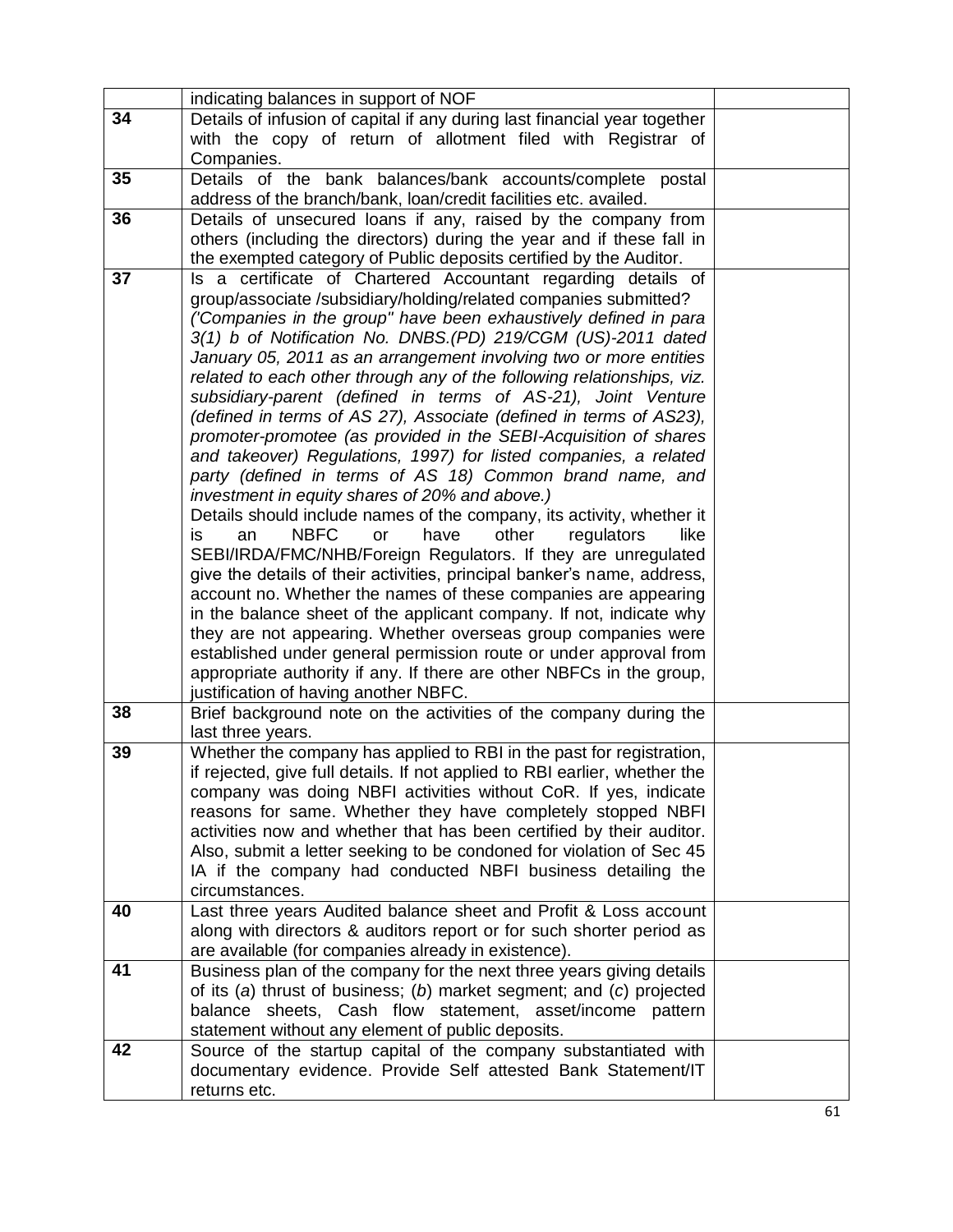| 43 | Details of mergers and acquisition with/of other companies if any<br>together with supporting documents.                                                                                                                                                                                                                                                                                                                                                                                                                                                                                                                                                                                                                                                                                                                                                                                                                                                                                                                                                                                                                                                                                                                                         |  |
|----|--------------------------------------------------------------------------------------------------------------------------------------------------------------------------------------------------------------------------------------------------------------------------------------------------------------------------------------------------------------------------------------------------------------------------------------------------------------------------------------------------------------------------------------------------------------------------------------------------------------------------------------------------------------------------------------------------------------------------------------------------------------------------------------------------------------------------------------------------------------------------------------------------------------------------------------------------------------------------------------------------------------------------------------------------------------------------------------------------------------------------------------------------------------------------------------------------------------------------------------------------|--|
| 44 | Is the company engaged in any capital market activity? If so,<br>whether there<br>has been<br>any non-compliance<br>with<br><b>SEBI</b><br>Regulations? (Statement to be certified by Auditors).                                                                                                                                                                                                                                                                                                                                                                                                                                                                                                                                                                                                                                                                                                                                                                                                                                                                                                                                                                                                                                                 |  |
| 45 | Whether the company was granted any permission by FED to<br>function as Full-fledged Money Changers? If so, copy of the RBI<br>letter granting the permission.                                                                                                                                                                                                                                                                                                                                                                                                                                                                                                                                                                                                                                                                                                                                                                                                                                                                                                                                                                                                                                                                                   |  |
| 46 | If there is FDI in the company, its percentage (submit FIRC in<br>support thereof) and whether it fulfills the minimum capitalization<br>norms or not (also submit FC_GPRs).<br>(i) Has the FDI been brought in with FIPB approval (Copy of<br>approval to be submitted)?<br>(ii) Is the foreign entity contributing the FDI subject to supervision in<br>its home country (if yes, name, address and email id of the<br>regulator).<br>(iii) If not, mention legal status, viz. statutes under which it was<br>established, its statutory obligations, procedures under which it was<br>established, whether listed on stock exchange etc.<br>(iv) The particulars of approval of Foreign Exchange Department<br>(FED) if any obtained/copies of Foreign Inward Remittance<br>Certificate in r/o Foreign Direct Investment if any, received by the<br>applicant company are furnished.<br>(v) Activities undertaken, details of regulator of group/associate<br>companies doing financial activities which are regulated either in<br>the home country or elsewhere, if any.<br>(v) If any group/ associate company is operating in India, details<br>such as its activities, its partners or associates, regulator/s etc. may<br>be furnished. |  |
| 47 | Declaration by the company to own electronic infrastructure and its<br>capability regarding electronic submission of data through the<br>internet as and when required by Reserve Bank of India. Email id of<br>the company should also be provided.                                                                                                                                                                                                                                                                                                                                                                                                                                                                                                                                                                                                                                                                                                                                                                                                                                                                                                                                                                                             |  |
| 48 | Are there are any incidents of non-compliance with the directions of<br>Revenue Authorities or any other statutory authority by the<br>applicant company, its holding company/ subsidiaries, If yes, give<br>particulars, else report "Nil"                                                                                                                                                                                                                                                                                                                                                                                                                                                                                                                                                                                                                                                                                                                                                                                                                                                                                                                                                                                                      |  |

**Note: (1) The Above Checklist is indicative and not exhaustive. Bank can, if necessary, call for any further documents to satisfy themselves on the eligibility for obtaining registration as NBFC- Factor** 

**(2) In the event of the Bank calling for further documents in addition to those mentioned above, the applicant company is supposed to respond within a stipulated time of one month failing which the application/request for conversion may be returned to the company for resubmission afresh with the required information/documents.**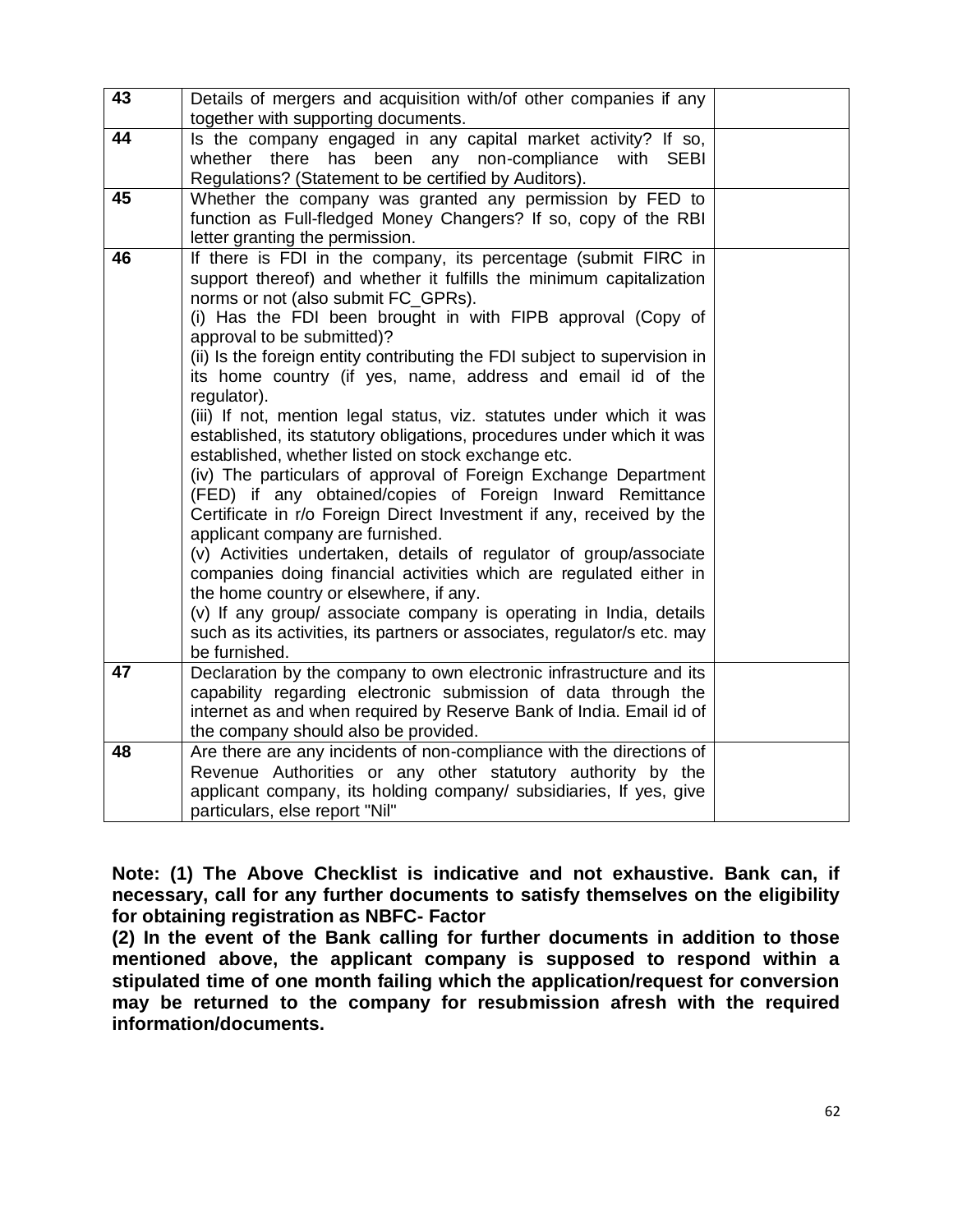*An indicative list of basic documents/information to be furnished along with the application. All documents/information is to be submitted in duplicate* 

| Sr.No          | Requirements to be complied with and documents to be<br>submitted to RBI by Companies for obtaining certificate and<br><b>Registration from RBI as Core Investment Company (CIC)</b>                                                                                              | Page No. as<br>in the file |
|----------------|-----------------------------------------------------------------------------------------------------------------------------------------------------------------------------------------------------------------------------------------------------------------------------------|----------------------------|
| 1              | Details of access to Public Funds.                                                                                                                                                                                                                                                |                            |
| $\overline{2}$ | If the company does not have public funds but intends to access<br>public funds anytime in the future and therefore applying for the<br>CoR, they have to submit the Board Resolution to the effect that they<br>intend to raise resources through public funds at a future date. |                            |
| 3              | Application to be submitted in two separate sets tied up properly in<br>two separate files and properly page numbered.                                                                                                                                                            |                            |
| 4              | Identification particulars (Annex I).                                                                                                                                                                                                                                             |                            |
| 5              | Statement on prudential norms (Annex II).                                                                                                                                                                                                                                         |                            |
| 6              | Information about the management (Annex III)                                                                                                                                                                                                                                      |                            |
| $\overline{7}$ | Details of change in the management of the company during last<br>financial year till date if any and reasons thereof.                                                                                                                                                            |                            |
| 8              | Certified copies of Certificate of Incorporation and Certificate of<br>Commencement of Business in case of public limited companies.                                                                                                                                              |                            |
| 9              | Certified copies of up-to-date Memorandum and Articles<br>of<br>Association of the company.                                                                                                                                                                                       |                            |
| 10             | Details of clauses in the memorandum relating to financial business.                                                                                                                                                                                                              |                            |
| 11             | Details of changes in the Memorandum and Articles of Association<br>duly certified.                                                                                                                                                                                               |                            |
| 12             | Copy of PAN/CIN alotted to the company.                                                                                                                                                                                                                                           |                            |
| 13             | Annex II to be submitted duly signed by the director/Authorized<br>signatory and certified by the statutory auditors.                                                                                                                                                             |                            |
| 14             | Annex III (directors' profile) to be separately filled up and signed by<br>each director. Care should be taken to give details of bankers in<br>respect of firms/companies/entities in which directors<br>have<br>substantial interest.                                           |                            |
| 15             | In case the directors are associated with or without substantial<br>interest (indicate %of holding in each company firm) in other<br>companies, indicate clearly the activity of the companies and details<br>of their regulators if any.                                         |                            |
| 16             | Certificate from the respective NBFC/s where the Directors have<br>gained NBFC experience.                                                                                                                                                                                        |                            |
| 17             | Copy of PAN and DIN allotted to the Directors.                                                                                                                                                                                                                                    |                            |
| 18             | CIBIL Data pertaining to Directors of the company                                                                                                                                                                                                                                 |                            |
| 19             | Financial Statements of the last 2 years of Unincorporated Bodies, if<br>any, in the group where the directors may be holding directorship<br>with/without substantial interest                                                                                                   |                            |
| 20             | Certificate of compliance with section 45S of Chapter IIIC of the RBI<br>Act, 1934 regarding unincorporated bodies with which director/s of<br>the company are associated.                                                                                                        |                            |
| 21             | Whether any prohibitory order was issued in the past to the company<br>or any other NBFC/RNBC with which the directors/promoters etc.<br>were associated? If yes, details thereof.                                                                                                |                            |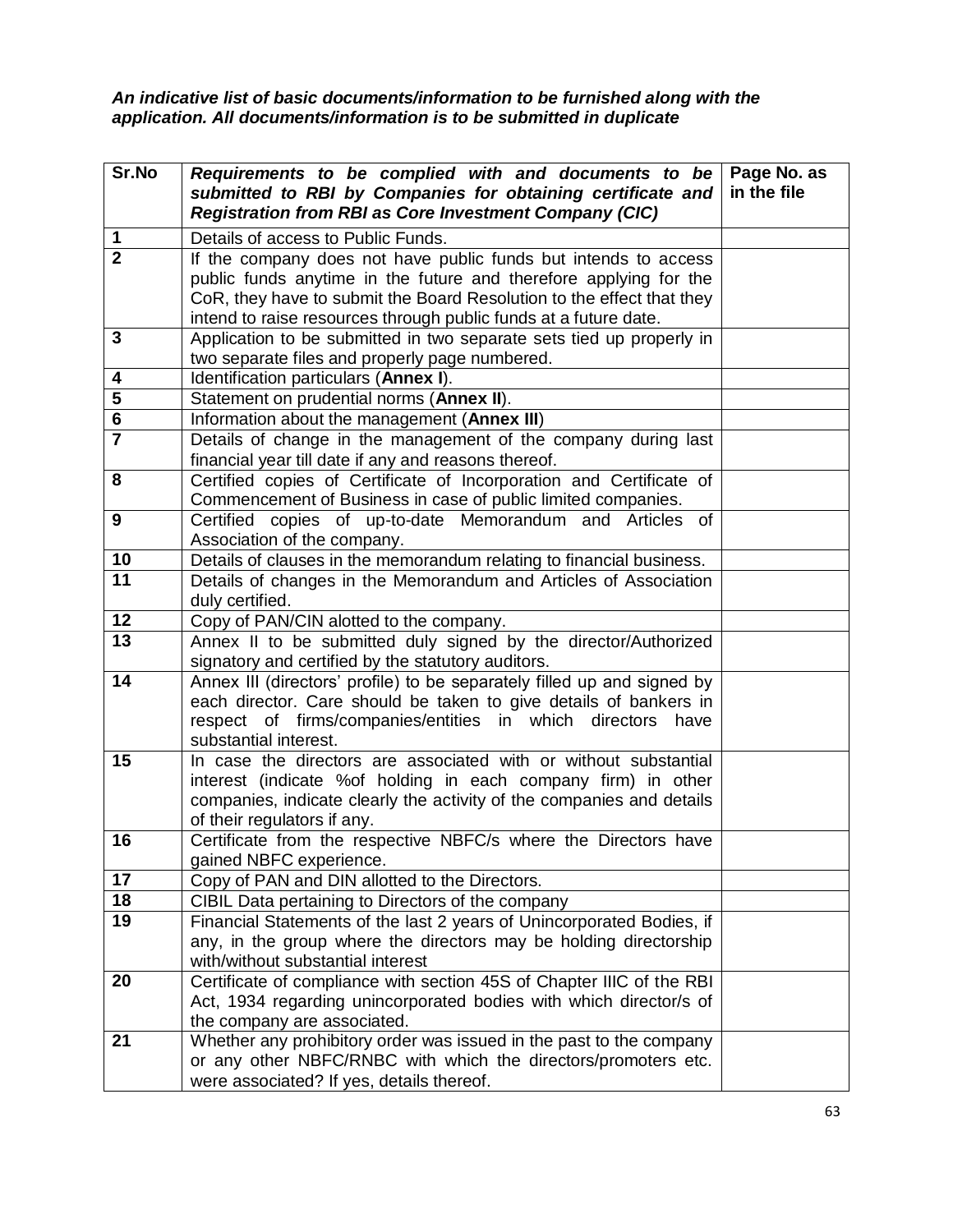| 22 | Whether the company or any of its directors was/is involved in any                                |  |
|----|---------------------------------------------------------------------------------------------------|--|
|    | criminal case, including under section 138(1) of the Negotiable                                   |  |
|    | Instruments Act? If yes, details thereof.                                                         |  |
| 23 | Board Resolution specifically approving the submission of the                                     |  |
|    | application and its contents and authorising signatory.                                           |  |
| 24 | Board Resolution to the effect that the company has not                                           |  |
|    | accepted/solicited any public deposit and will not accept the same in                             |  |
|    | future without the prior approval of Reserve Bank of India in writing.                            |  |
| 25 | Board resolution stating that the company was not trading/ will not                               |  |
|    | trade in its investments in shares, bonds, debentures, debt or loans                              |  |
|    | in group companies except through block sale for the purpose of                                   |  |
|    | dilution or disinvestment.                                                                        |  |
| 26 | Board resolution stating that the company does not carry on any                                   |  |
|    | other financial activity referred to in Section 45I(c) and 45I(f) of the                          |  |
|    | Reserve Bank of India Act, 1934 except                                                            |  |
|    | investment in                                                                                     |  |
|    | i) bank deposits,                                                                                 |  |
|    | ii) money market instruments, including money market mutual funds                                 |  |
|    | iii) government securities, and                                                                   |  |
|    | iv) bonds or debentures issued by group companies,<br>v) granting of loans to group companies and |  |
|    | vi) issuing of guarantees on behalf of group companies.                                           |  |
| 27 | Certified copy of Board resolution for formulation of "Fair Practices                             |  |
|    | Code"                                                                                             |  |
| 28 | Statutory Auditors Certificate certifying that the company is/does not                            |  |
|    | accept/is not holding Public Deposit.                                                             |  |
| 29 | Statutory Auditors Certificate certifying that the company had not                                |  |
|    | traded, during the year in its investments in shares, bonds,                                      |  |
|    | debentures, debt or loans in group companies except through block                                 |  |
|    | sale for the purpose of dilution or disinvestment.                                                |  |
| 30 | Statutory Auditors Certificate certifying that the company does not                               |  |
|    | carry on any other financial activity referred to in Section 45I(c) and                           |  |
|    | 45I(f) of the Reserve Bank of India Act, 1934 except                                              |  |
|    | investment in                                                                                     |  |
|    | i) bank deposits,                                                                                 |  |
|    | ii) money market instruments, including money market mutual funds                                 |  |
|    | iii) government securities, and                                                                   |  |
|    | iv) bonds or debentures issued by group companies,<br>v) granting of loans to group companies and |  |
|    | vi) issuing of guarantees on behalf of group companies.                                           |  |
| 31 | Statutory Auditors Certificate certifying Average Market Price of                                 |  |
|    | quoted investments.                                                                               |  |
| 32 | Statutory Auditors Certificate certifying the net asset size of the                               |  |
|    | company.                                                                                          |  |
| 33 | Statutory Auditors Certificate certifying<br>investment in<br>group                               |  |
|    | companies as percent of its Net Assets.                                                           |  |
| 34 | Statutory Auditors Certificate certifying investments in equity shares                            |  |
|    | (including instruments compulsorily convertible into equity shares                                |  |
|    | within a period not exceeding 10 years from the date of issue) in                                 |  |
|    | group companies as percent of its net assets                                                      |  |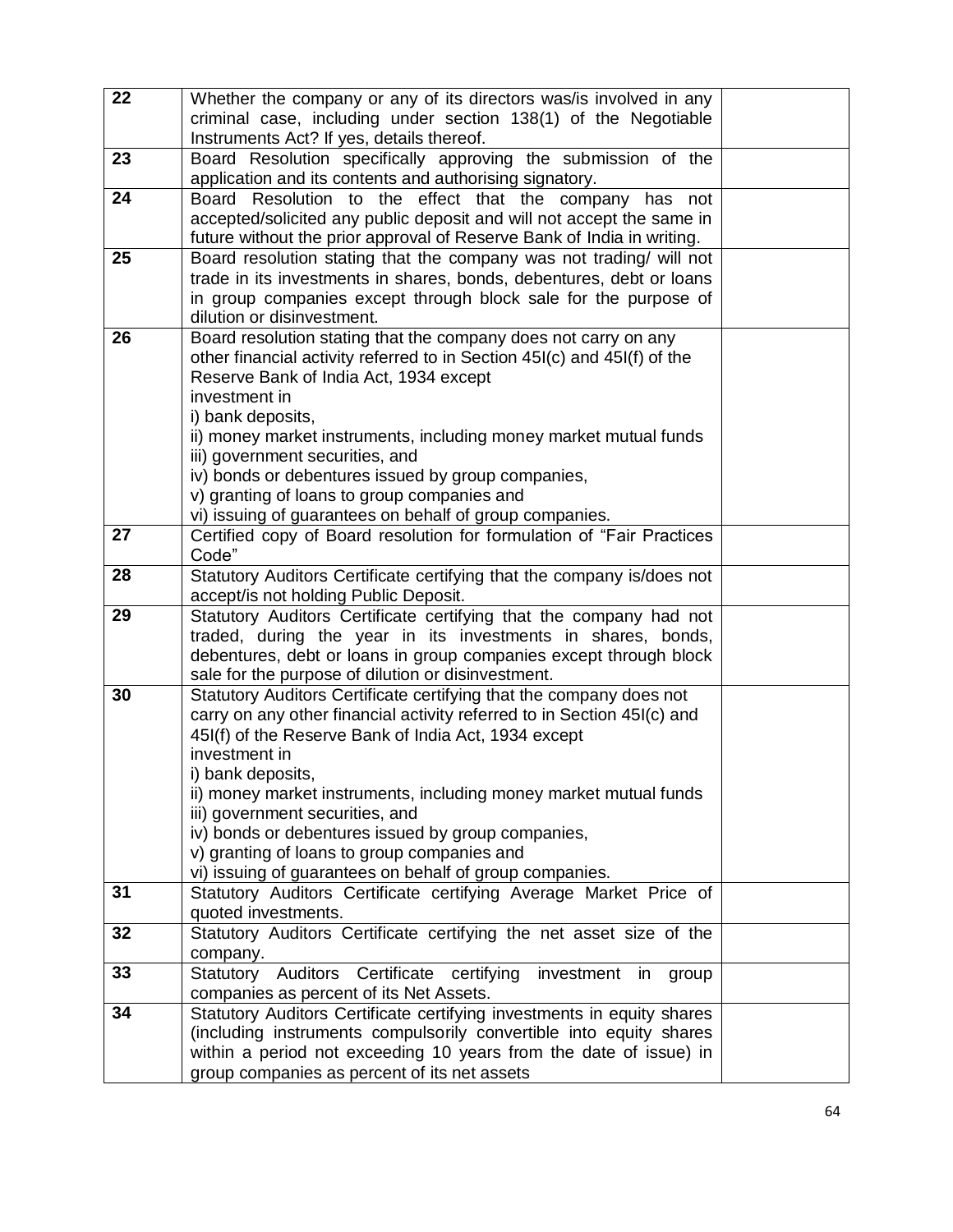| 35 | Details of Authorised Share Capital and latest shareholding pattern<br>of the company including the percentages. Documentary evidence<br>for change in shareholding pattern, if undergone. If there are any<br>NBFC corporate shareholders, certificates from their statutory<br>auditors regarding the adequacy of statutory NOF post investment.                                                                                                                                                                                                                                                                                                                                                                                                                                                                                                                                                                                                                                                                                                                                                                                                                                                                                                                                                                                                                                                                                                                                                                                                                                                        |  |
|----|-----------------------------------------------------------------------------------------------------------------------------------------------------------------------------------------------------------------------------------------------------------------------------------------------------------------------------------------------------------------------------------------------------------------------------------------------------------------------------------------------------------------------------------------------------------------------------------------------------------------------------------------------------------------------------------------------------------------------------------------------------------------------------------------------------------------------------------------------------------------------------------------------------------------------------------------------------------------------------------------------------------------------------------------------------------------------------------------------------------------------------------------------------------------------------------------------------------------------------------------------------------------------------------------------------------------------------------------------------------------------------------------------------------------------------------------------------------------------------------------------------------------------------------------------------------------------------------------------------------|--|
|    | Also, provide details about the line of activity of other corporate stake<br>holders.                                                                                                                                                                                                                                                                                                                                                                                                                                                                                                                                                                                                                                                                                                                                                                                                                                                                                                                                                                                                                                                                                                                                                                                                                                                                                                                                                                                                                                                                                                                     |  |
| 36 | Details of infusion of capital if any during last financial year together<br>with the copy of return of allotment filed with Registrar of Companies.                                                                                                                                                                                                                                                                                                                                                                                                                                                                                                                                                                                                                                                                                                                                                                                                                                                                                                                                                                                                                                                                                                                                                                                                                                                                                                                                                                                                                                                      |  |
| 37 | Details of the bank balances/bank accounts/complete postal address<br>of the branch/bank, loan/credit facilities etc. availed.                                                                                                                                                                                                                                                                                                                                                                                                                                                                                                                                                                                                                                                                                                                                                                                                                                                                                                                                                                                                                                                                                                                                                                                                                                                                                                                                                                                                                                                                            |  |
| 38 | Details of unsecured loans if any, raised by the company from others<br>(including the directors) during the year and if these fall in the<br>exempted category of Public deposits certified by the Auditor.                                                                                                                                                                                                                                                                                                                                                                                                                                                                                                                                                                                                                                                                                                                                                                                                                                                                                                                                                                                                                                                                                                                                                                                                                                                                                                                                                                                              |  |
| 39 | A certificate of Chartered Accountant regarding details of<br>group/associate/subsidiary/holding/related companies is to be<br>submitted.<br>(For the purposes of determining whether a company is a CIC/CIC-<br>ND-SI, 'companies in the group" have been exhaustively defined in<br>para 3(1) b of Notification No. DNBS. (PD) 219/CGM (US)-2011<br>dated January 05, 2011 as an arrangement involving two or more<br>entities related to each other through any of the following<br>relationships, viz. subsidiary-parent (defined in terms of AS-21), Joint<br>Venture (defined in terms of AS 27), Associate (defined in terms of<br>AS 23), promoter-promotee (as provided in the SEBI-Acquisition of<br>shares and takeover) Regulations, 1997) for listed companies, a<br>related party (defined in terms of AS 18) Common brand name, and<br>investment in equity shares of 20% and above.)<br>Details should include names of the company, its activity, whether it<br>other<br><b>NBFC</b><br>have<br>regulators<br>an<br><b>or</b><br>like<br>İS.<br>SEBI/IRDA/FMC/NHB/Foreign Regulators. If they are unregulated<br>give the details of their activities, principal banker's name, address,<br>account no. Whether the names of these companies are appearing<br>in the balance sheet of the applicant company. If not, indicate why<br>they are not appearing. Whether overseas group companies were<br>established under general permission route or under approval from<br>appropriate authority if any. If there are other NBFCs in the group,<br>justification of having another NBFC. |  |
| 40 | Details of other CICs in the group. If they are not registered with the<br>Bank, reasons for the same may be given. Justification of having<br>another CIC in the group also should be provided.                                                                                                                                                                                                                                                                                                                                                                                                                                                                                                                                                                                                                                                                                                                                                                                                                                                                                                                                                                                                                                                                                                                                                                                                                                                                                                                                                                                                          |  |
| 41 | Brief background note on the activities of the company during the<br>last three years.                                                                                                                                                                                                                                                                                                                                                                                                                                                                                                                                                                                                                                                                                                                                                                                                                                                                                                                                                                                                                                                                                                                                                                                                                                                                                                                                                                                                                                                                                                                    |  |
| 42 | Last three years Audited balance sheet and Profit & Loss account<br>along with directors & auditors report or for such shorter period as<br>are available (for companies already in existence).                                                                                                                                                                                                                                                                                                                                                                                                                                                                                                                                                                                                                                                                                                                                                                                                                                                                                                                                                                                                                                                                                                                                                                                                                                                                                                                                                                                                           |  |
| 43 | Business plan of the company for the next three years giving details<br>of its $(a)$ thrust of business; $(b)$ market segment; and $(c)$ projected<br>balance sheets, Cash flow statement, asset/income pattern<br>statement.                                                                                                                                                                                                                                                                                                                                                                                                                                                                                                                                                                                                                                                                                                                                                                                                                                                                                                                                                                                                                                                                                                                                                                                                                                                                                                                                                                             |  |
| 44 | Source of the startup capital of the company substantiated with                                                                                                                                                                                                                                                                                                                                                                                                                                                                                                                                                                                                                                                                                                                                                                                                                                                                                                                                                                                                                                                                                                                                                                                                                                                                                                                                                                                                                                                                                                                                           |  |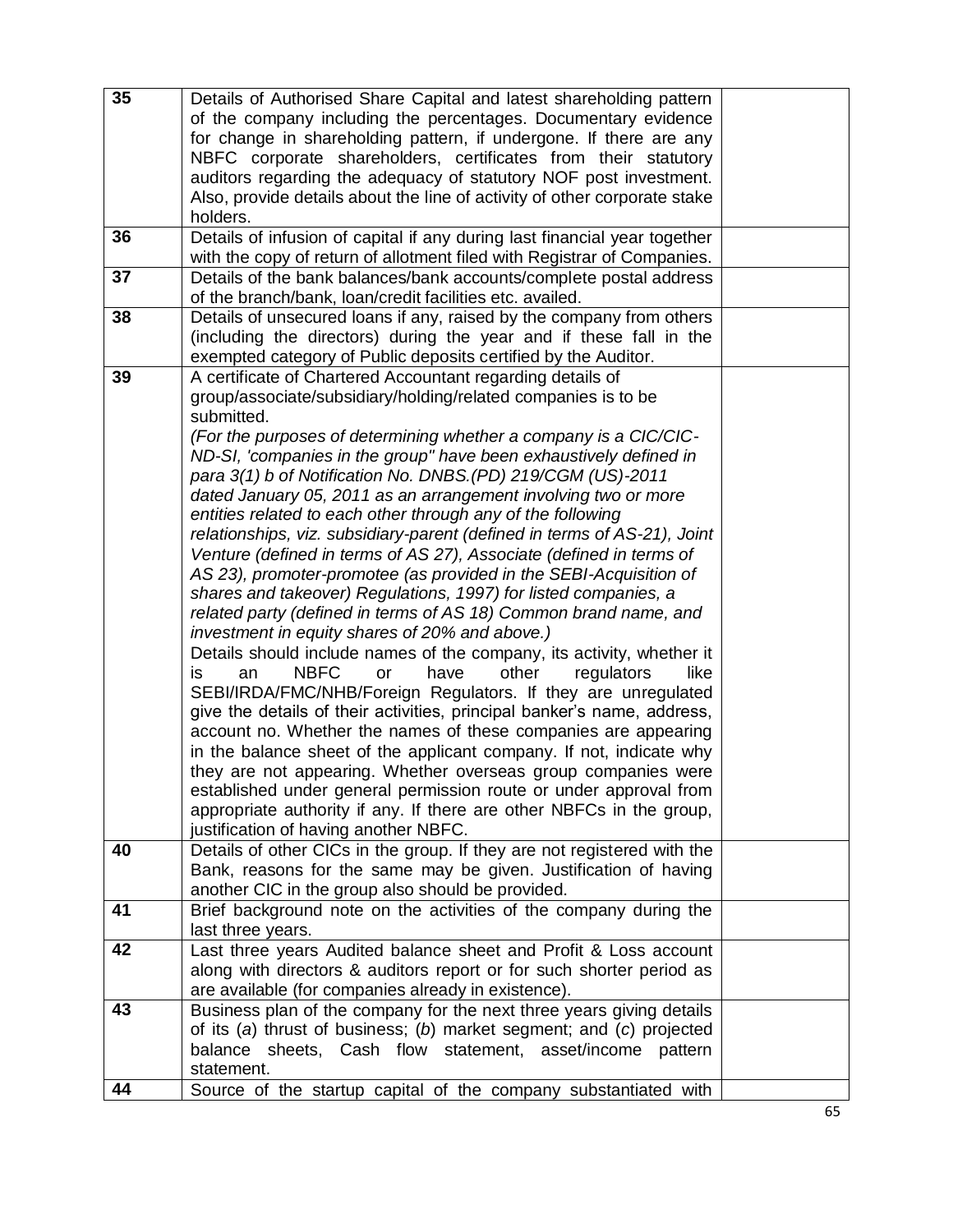|    | documentary evidence. (only for the new companies).                                       |  |
|----|-------------------------------------------------------------------------------------------|--|
| 45 | Details of mergers and acquisition with/of other companies if any                         |  |
|    | together with supporting documents.                                                       |  |
| 46 | Is the company engaged in any capital market activity? If so,                             |  |
|    | whether there has been any non-compliance with SEBI Regulations?                          |  |
|    | (Statement to be certified by Auditors).                                                  |  |
| 47 | Whether the company was granted any permission by FED to                                  |  |
|    | function as Full-fledged Money Changers? If so, copy of the RBI                           |  |
|    | letter granting the permission.                                                           |  |
| 48 | If there is FDI in the company, its percentage (submit FIRC in                            |  |
|    | support thereof) and whether it fulfills the minimum capitalization                       |  |
|    | norms or not (also submit FC_GPRs).                                                       |  |
|    |                                                                                           |  |
|    | (i) Has the FDI been brought in with FIPB approval (Copy of                               |  |
|    | approval to be submitted)?                                                                |  |
|    |                                                                                           |  |
|    | (ii) Is the foreign entity contributing the FDI subject to supervision in                 |  |
|    | its home country (if yes, name, address and email id of the                               |  |
|    | regulator).                                                                               |  |
|    | (iii) If not, mention legal status, viz. statutes under which it was                      |  |
|    | established, its statutory obligations, procedures under which it was                     |  |
|    | established, whether listed on stock exchange etc.                                        |  |
|    |                                                                                           |  |
|    | (iv) The particulars of approval of Foreign Exchange Department                           |  |
|    | (FED) if any obtained/copies of Foreign Inward Remittance                                 |  |
|    | Certificate in r/o Foreign Direct Investment if any, received by the                      |  |
|    | applicant company are furnished.                                                          |  |
|    |                                                                                           |  |
|    | (v) Activities undertaken, details of regulator of group/associate                        |  |
|    | companies doing financial activities which are regulated either in the                    |  |
|    | home country or elsewhere, if any.                                                        |  |
|    |                                                                                           |  |
|    | (v) If any group/ associate company is operating in India, details                        |  |
|    | such as its activities, its partners or associates, regulator/s etc. may<br>be furnished. |  |
| 49 | Declaration by the company to own electronic infrastructure and its                       |  |
|    | capability regarding electronic submission of data through the                            |  |
|    | internet as and when required by Reserve Bank of India. Email id of                       |  |
|    | the company should also be provided.                                                      |  |
| 50 | A company which is already in existence and whose (i) minimum                             |  |
|    | Capital Ratio in terms of Adjusted Net Worth is less than 30% of its                      |  |
|    | aggregate risk weighted assets on Balance Sheet and risk adjusted                         |  |
|    | value of off-balance sheet items as on the date of the last audited                       |  |
|    | Balance Sheet, and/or (iii) a Leverage Ratio where its outside                            |  |
|    | liabilities are exceeding 2.5 times its Adjusted Net Worth as on the                      |  |
|    | date of the last audited Balance Sheet, as on the date of application,                    |  |
|    | may also furnish a time-bound programme as to how it proposes to                          |  |
|    | adhere to these requirements.                                                             |  |
| 51 | A company which proposes to become a CIC-ND-SI but does not                               |  |
|    | qualify in terms of 90% of net assets under investments may also                          |  |